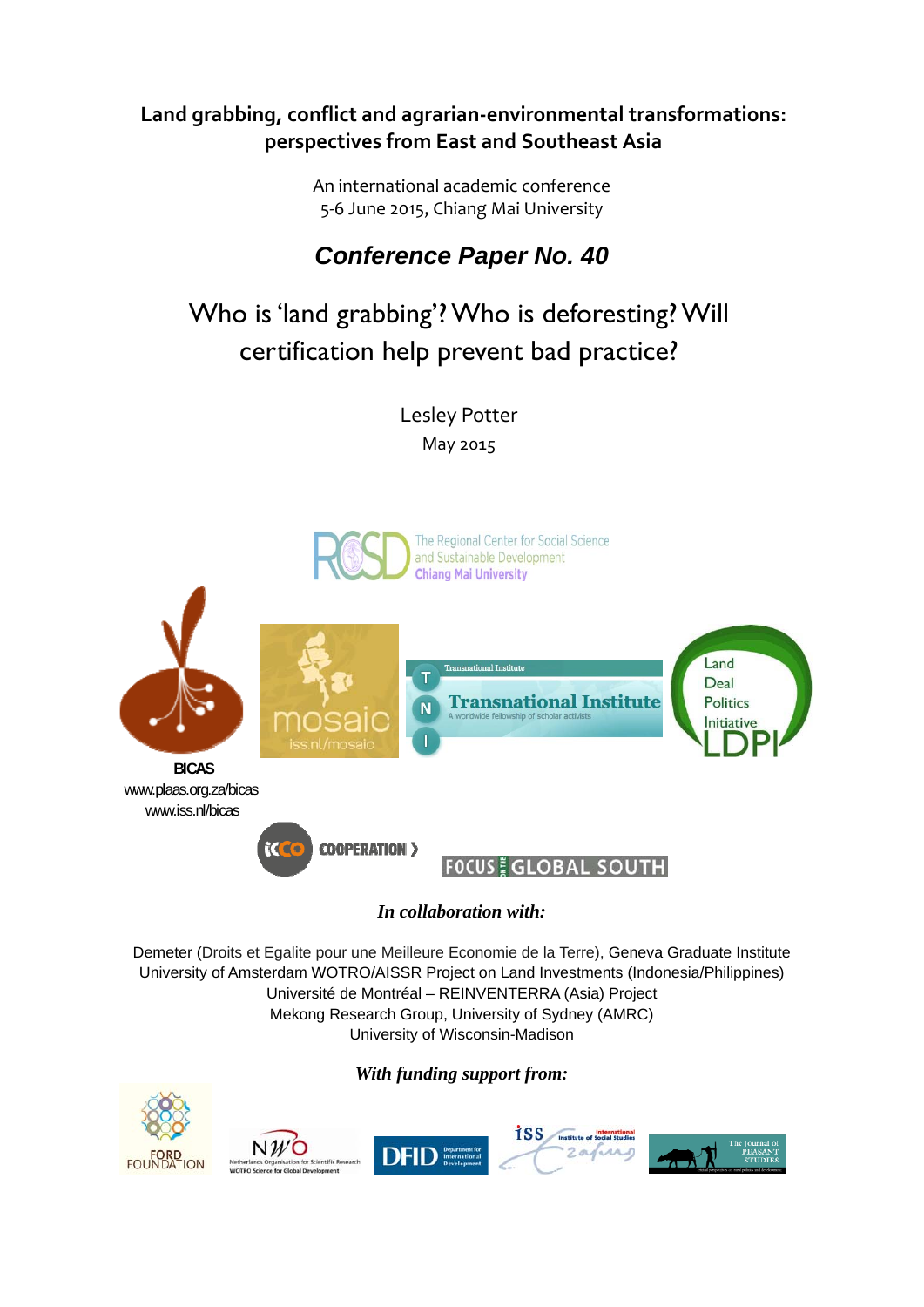### **Who is 'land grabbing'? Who is deforesting? Will certification help prevent bad practice?** by Lesley Potter

*Published by:* 

### **BRICS Initiatives for Critical Agrarian Studies (BICAS)**

Email: bricsagrarianstudies@gmail.com Websites: www.plaas.org.za/bicas | www.iss.nl/bicas

### **MOSAIC Research Project**

Website: www.iss.nl/mosaic

### **Land Deal Politics Initiative (LDPI)**

Email: landpolitics@gmail.com Website: www.iss.nl/ldpi

### **RCSD Chiang Mai University**

Faculty of Social Sciences, Chiang Mai University Chiang Mai 50200 THAILAND Tel. 66-53-943595/6 | Fax. 66-53-893279 Email : rcsd@cmu.ac.th | Website : http://rcsd.soc.cmu.ac.th

### **Transnational Institute**

PO Box 14656, 1001 LD Amsterdam, The Netherlands Tel: +31 20 662 66 08 | Fax: +31 20 675 71 76 Email: tni@tni.org | Website: www.tni.org

May 2015

Published with financial support from Ford Foundation, Transnational Institute, NWO and DFID.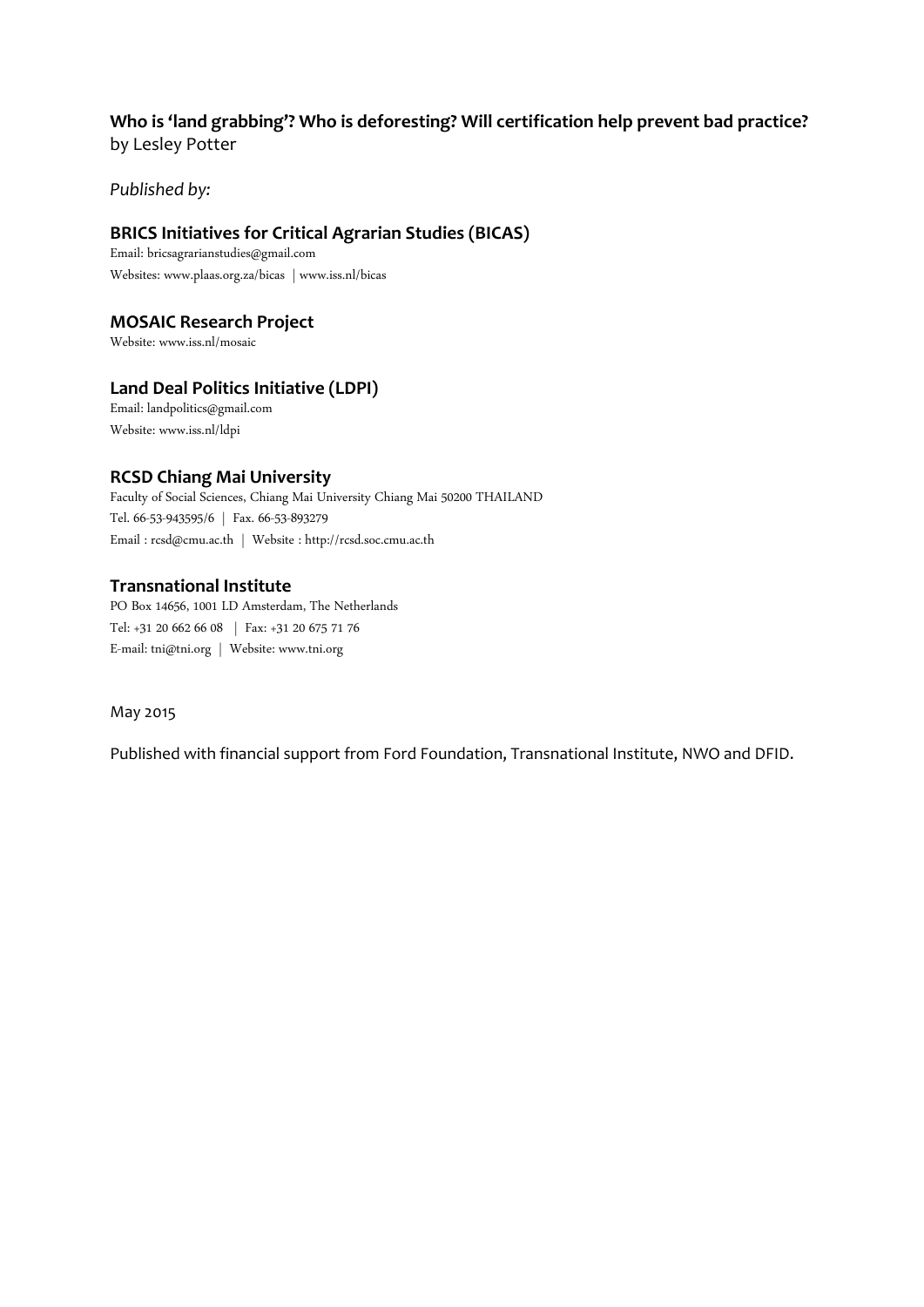### **Abstract**

This paper explores the extent to which management of oil palm land may be changing and whether improvement can be detected as a result of the various regulations and statements of intent noted above, using a case study from Central Kalimantan (Kalteng), with briefer reference to Riau and Jambi. The role of the independent smallholders in this process will also be examined. The studies are based on recent fieldwork in the three provinces during March 2015, following previous field studies in Kalteng in 2011 and Riau in 2013 and the collection of available secondary materials. More strategic and theoretical questions concerning the impacts of these land-centred activities include changes in agrarian structures, in rural social differentiation, in land and food sovereignty. They have provoked political struggles and varied levels of resistance, continuing corruption and the use of land as a source of patronage, with the uneven power relations which that concept implies. A further topic, among many suggested, involves "the limitations of 'code of conduct', certification, regulation, information dissemination and capacity building strategies" (Borras and Franco 2010, McCarthy 2012). This paper examines some of these questions, analysing the specific situation in Central Kalimantan and making some comparisons with Riau and Jambi. Conclusions permit some (partial) answers to be supplied to specific questions, especially 'who is land grabbing?', 'who is deforesting?', 'where'? and the corollary 'who is winning?' 'who is losing?' and 'why?'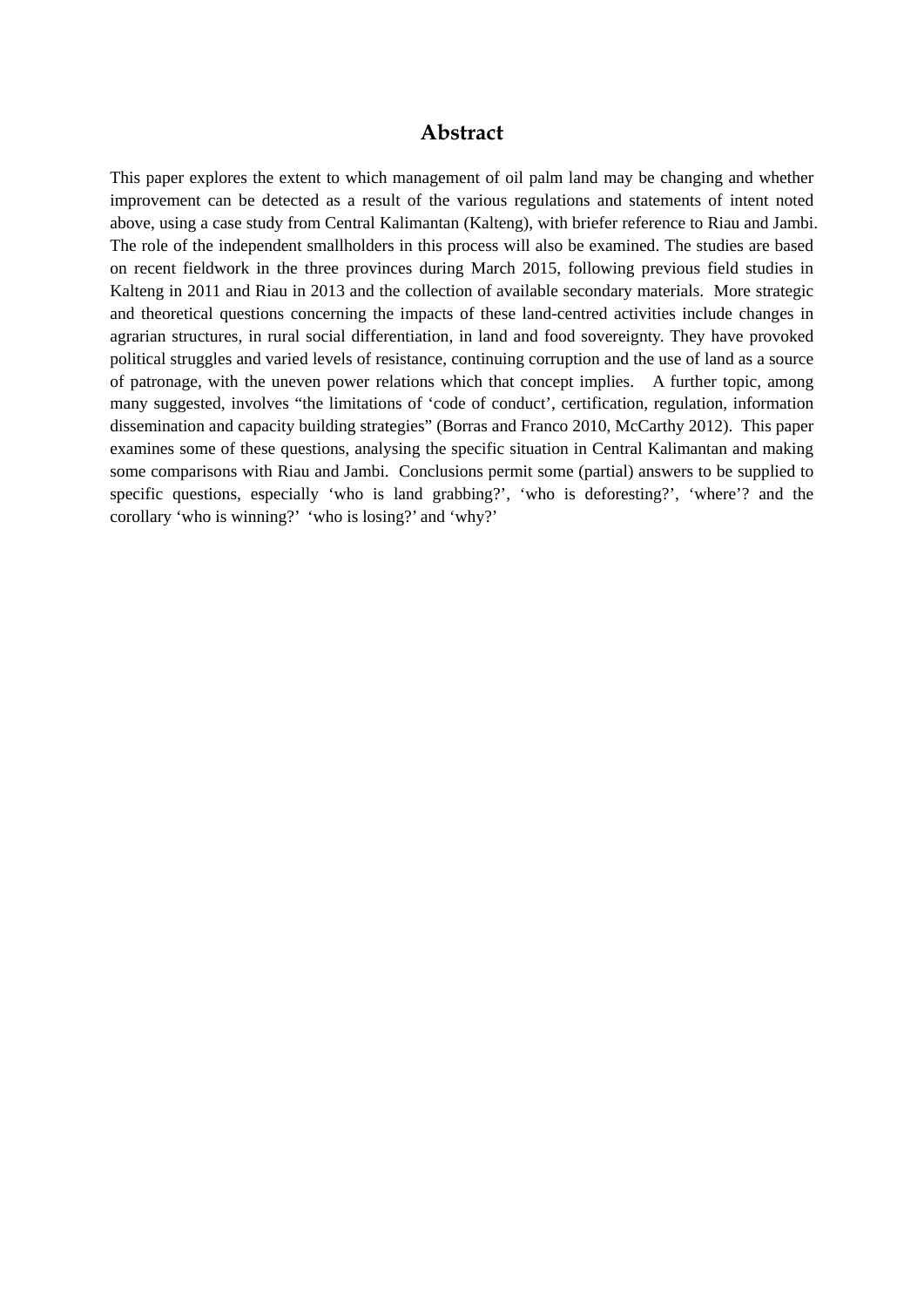### **Introduction**

Despite much criticism of the social and environmental conditions under which oil palm is grown in Indonesia, some moves towards improvements may be detected. The demands of the market for a more sustainable product put pressure on large corporations such as Wilmar and Global Agri Resources (GAR) to produce statements predicting changed behaviour among all their subsidiaries ('No deforestation, no development on peat, no exploitation')<sup>1</sup>. In July 2014 the Malaysian giants Sime Darby, IOI Corporation, and Kuala Lumpur Kepong, together with the Musim Mas Group and Asian Agri signed a 'Sustainable Palm Oil Manifesto', which similarly committed them to 'no deforestation, creating traceable and transparent supply chains, protecting peat areas, while ensuring economic and social benefits for the local people and communities where oil palm is grown' (Sime Darby 2014). In addition, certifying bodies such as the RSPO and  $ISPO<sup>2</sup>$  have emphasised adherence by the corporations to local laws and sets of 'principles and criteria', designed to improve the industry's environmental and social performance. The newer ISPO, though slow in implementation (and with weaker criteria than the  $RSPO<sup>3</sup>$ ) is intended to be compulsory for all Indonesian plantations (including those from foreign countries such as Malaysia) and eventually for smallholder groups, with sanctions applicable for non-compliance. Meanwhile, the central Ministry of Agriculture has set corporate standards for smallholder participation (at least 20% of land, previously within, now outside the plantation boundaries, is to be developed in association with smallholders).<sup>4</sup> Some provinces, such as Central Kalimantan, famously slow in securing any involvement of smallholders, published new rules which included mandating attached smallholdings for all operating plantations, supposed to be achieved by 2013 (PERDA No 5 of 2011).

The rise of independent smallholders (*swadaya murni*), especially in parts of Sumatra such as Riau and Jambi, but beginning to occur more widely, is shifting the boundaries between the huge estates and the tiny *plasma* holdings<sup>5</sup>. While a comprehensive study of both plasma and independent smallholders indicated an average holding size of 2-3 ha (Molenaar et al 2013), many independent smallholders have managed to amass larger farms, while 60% of plasma farmers also owned independent smallholdings. A change in the arrangements for plasma or 'scheme' smallholders which is now less generous than earlier schemes<sup>6</sup> has led some farmers to stay away from the plantation and its credit and attempt to grow the crop themselves. The drop in the relative prices for rubber compared with oil palm has also increased the push toward oil palm by many village rubber growers in both Sumatra and Kalimantan.

Local elites, government officers and professional people, transmigrants and others from further afield may acquire 20, 50 or 200 hectares as entrepreneurial smallholders. 'Investors' may own more land, perhaps up to 500ha, but will likely escape the improvements demanded by ISPO, at least in the

<sup>1</sup> Wilmar's statement December 2013

<sup>&</sup>lt;sup>2</sup> RSPO = Round Table for Sustainable Palm Oil (international, voluntary); ISPO = Indonesian Sustainable Palm Oil (national, compulsory).

<sup>&</sup>lt;sup>3</sup> For example, unlike the RSPO, ISPO does not include in its criteria the 'free, prior and informed consent' of local people to the arrival of a plantation seeking to take some of their land for oil palm. Plantations certified under the ISPO have only to conform to Indonesian law.

<sup>&</sup>lt;sup>4</sup> Permentan No 26 of 2007; Permentan No 98 of 2013. The law applies to holdings of 1000 ha and above.

<sup>&</sup>lt;sup>5</sup> Plasma farmers received direct assistance from their host plantation in the form of credit to buy necessary inputs such as fertiliser. This credit was repaid from the proceeds of their crop. Most received 2 ha or 1 *kapling* of oil palm in return for up to 7.5ha of land, depending on which scheme they were associated with. Independent smallholders do not receive such assistance, but deliver their crop to the mill of a nearby estate, or sometimes to an independent mill, where one exists (there are many in Riau and several in Jambi).

<sup>&</sup>lt;sup>6</sup> The latest 'kemitraan' ('partnership') or 'satu atap' ('under one roof') systems involve the plantations working 20% of the land on behalf of the smallholder, who receives only a 'rent' which is much less than if he worked the land himself.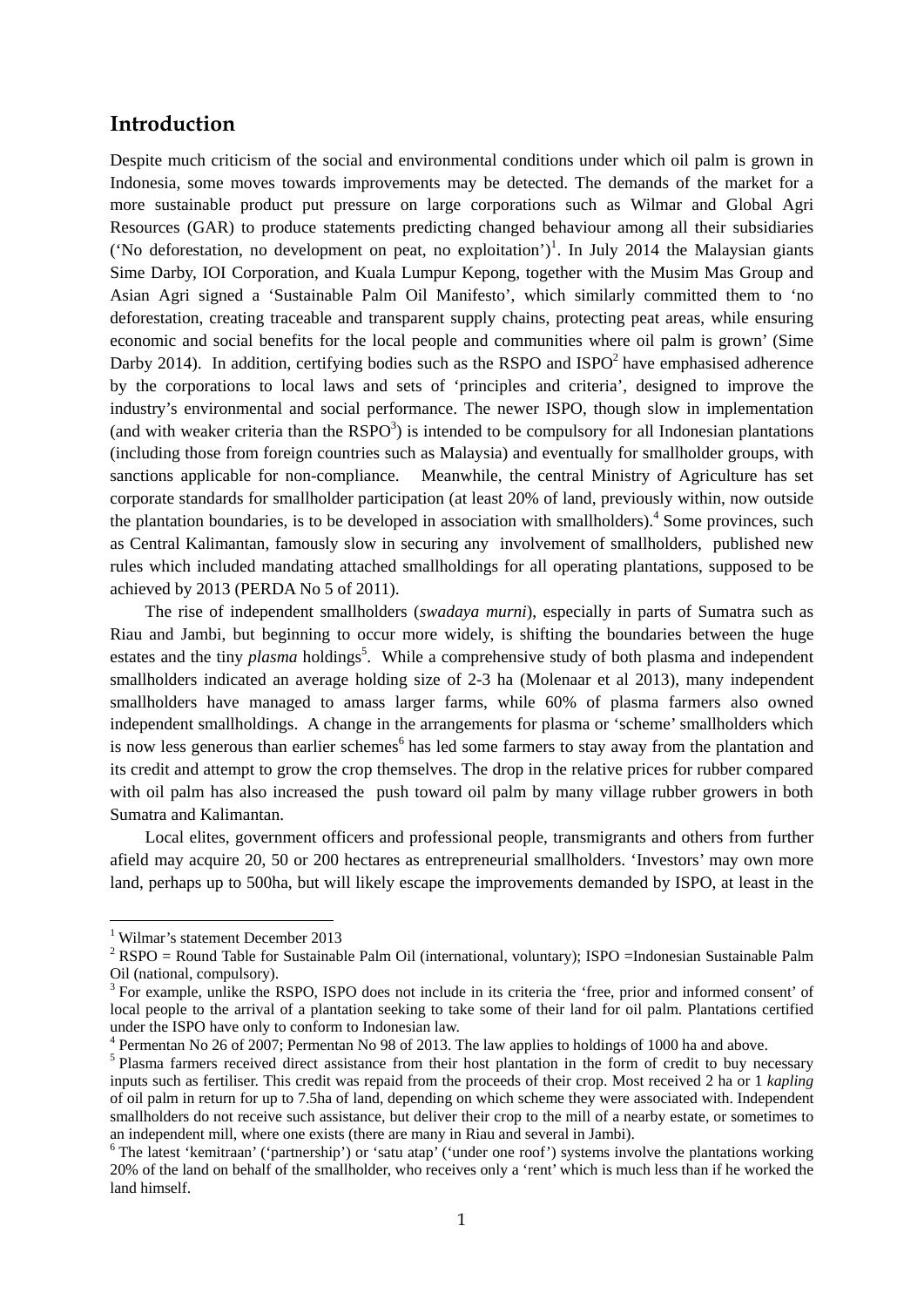short term, as that organisation deals with the large players first<sup>7</sup>. Many independent smallholders (and some 'medium' holders) are inadequately enumerated by the current systems, as the cut off point for smallholders under the Indonesian system is 25ha. (The RSPO allows 50ha). Estates are usually considered to be 1000 ha or larger. Some of these smaller to medium scale 'land grabbers' may also engage in deforestation through invasions of peat swamps and areas designated as 'National Parks' and 'Fauna Reserves'. Their presence may be detected through examination of fire 'hotspots', as happened following the June 2013 fires in Riau (Gaveau and Salim 2013, Ekadinata et al 2013).

This paper explores the extent to which management of oil palm land may be changing and whether improvement can be detected as a result of the various regulations and statements of intent noted above, using a case study from Central Kalimantan (Kalteng), with briefer reference to Riau and Jambi. The role of the independent smallholders in this process will also be examined. The studies are based on recent fieldwork in the three provinces during March 2015, following previous field studies in Kalteng in 2011 and Riau in 2013 and the collection of available secondary materials.

In his discussion of the worldwide processes of 'land grabbing', Marc Edelman noted that "An accelerated process of dispossession is clearly in motion, but countering it effectively requires precise and accurate information, which is difficult to obtain" (Edelman 2013:488). In particular he singled out the 'messiness' of studying land tenure "over time and on the ground" made more complex by the 'illegibility' of the tenure of both large investors and village farmers (Edelman 2013:495-6). Researchers may also tend to highlight international investors and ignore domestic ones, as well as investors "that acquire existing farms and plantations instead of 'new' lands" (Edelman,2013: 494, quoting Cotula 2012). Oya (2013:516) raised other questions around the nature and importance of land. "Does access to land matter more than patterns of labour use? Does land productivity matter more than returns to labour?" Similar questions have been raised by Li (2011a,b), particularly in the Indonesian context.

All of these caveats apply to a study of contemporary agrarian change in Indonesia, together with the need to address "the fundamentally important questions of who wins, who loses and *why"* (Borras et al  $2011:210$ ).<sup>8</sup> The LDPI<sup>9</sup> has identified further questions around which to organise the study of these processes, including: "what land is changing hands, and where? who is engaged in land deals? how are the deals enacted ? for what purpose? "(Borras et al 2011:211)

More strategic and theoretical questions concerning the impacts of these land-centred activities include changes in agrarian structures, in rural social differentiation, in land and food sovereignty. They have provoked political struggles and varied levels of resistance, continuing corruption and the use of land as a source of patronage, with the uneven power relations which that concept implies. A further topic, among many suggested, involves "the limitations of 'code of conduct', certification, regulation, information dissemination and capacity building strategies" (Borras and Franco 2010, McCarthy 2012).

This paper examines some of these questions, analysing the specific situation in Central Kalimantan and making some comparisons with Riau and Jambi. Conclusions permit some (partial) answers to be supplied to specific questions, especially 'who is land grabbing?', 'who is deforesting?', 'where'? and the corollary 'who is winning?' 'who is losing?' and 'why?'

<sup>&</sup>lt;sup>7</sup> ISPO is running well behind schedule, originally demanding that all plantations should be certified by December 31 2014. It has now allowed a further 18 months but will probably need longer. Some effort is also being directed toward independent smallholders in Riau.

<sup>8</sup> These questions were raised as part of the criticism of the World Bank's major study *Rising global interest in farmland: can it yield sustainable and equitable benefits?* (Deiniger and Byerlee 2010). In that study, oil palm in Indonesia was discussed in a general manner in several chapters (pp19-22; 99;120-121; 135 -138; 147), but with rather limited information. A field visit in East Kalimantan to collect more specific data appeared to have failed (p147).

<sup>&</sup>lt;sup>9</sup> Land Deal Politics Initiative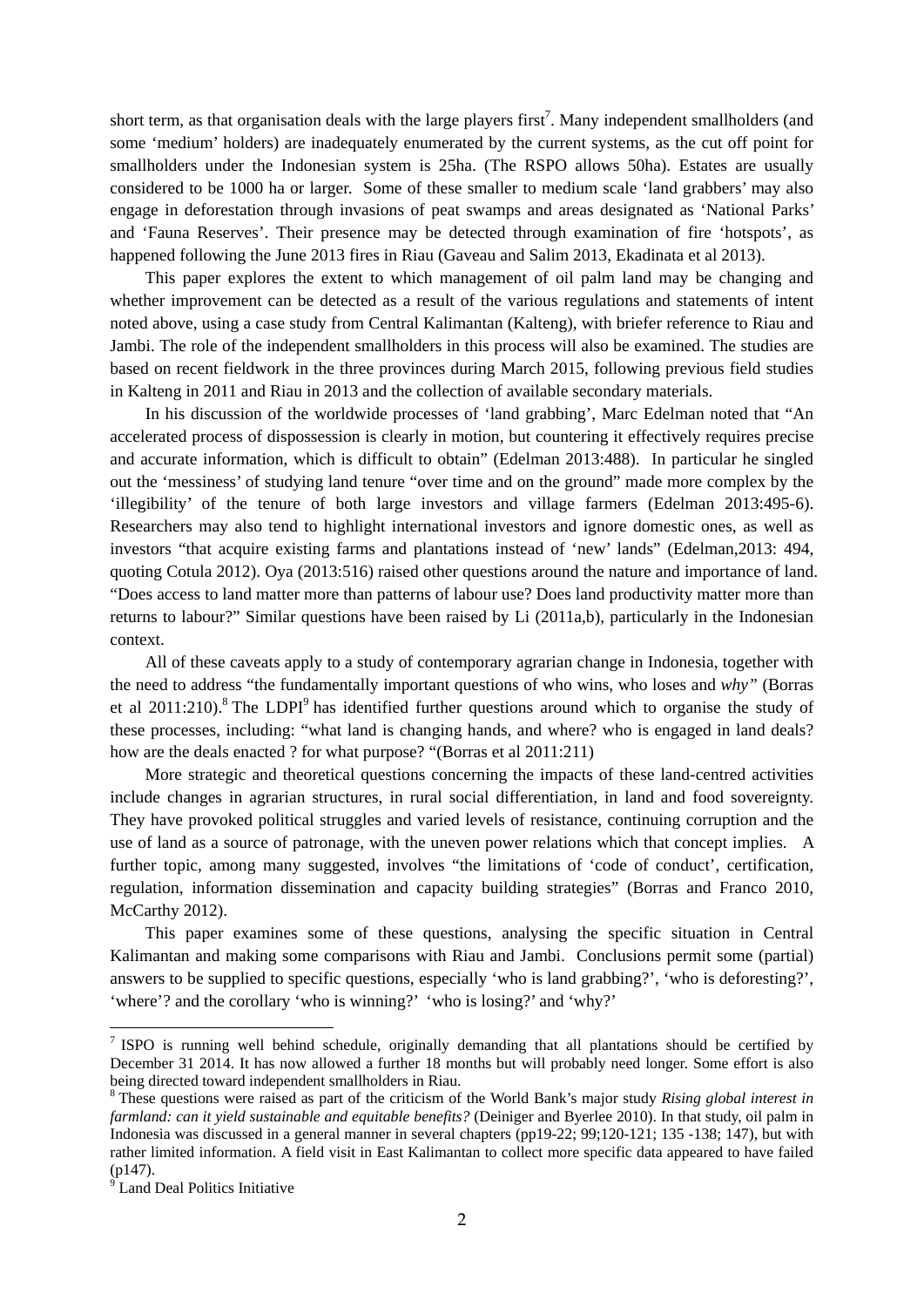# **Central Kalimantan: No room for smallholders? No consideration for Dayaks?**

This province has experienced a very rapid growth in oil palm since the commodity arrived in 1992, the last of the Borneo provinces to introduce the 'golden palm'. The fastest expansion occurred between 2005 and 2010, when the area under oil palm more than doubled and Central Kalimantan moved ahead of its rival, West Kalimantan. According to official statistics, It has subsequently stabilised with around 1.1 million ha actually planted, although the area given out in concessions to 332 units has been estimated by WALHI $^{10}$  at 4.1mha (WALHIKalteng, 2015). Most of this is technically within the official 'Forest Zone' (see footnote 14). Central Kalimantan now ranks third in the area of planted oil palm after Riau and North Sumatra. Although the province is large with 15.4mha, once the areas under various permits are taken into account (oil palm: 4.1mha, mining: 3.9mha, forestry: 4.9mha), the remaining area is only 2.5mha (WALHIKalteng,  $2015$ )<sup>11</sup>. More worrying is the actual area of various districts covered by oil palm and mining permits within the 'oil palm zone' across the centre of the province: Barito Selatan has an area of 830,000ha, yet permits have been issued for 1.4m ha; Kapuas covers 1.5mha, yet has permits covering 1.7mha! Several other districts are almost entirely covered by such permits, though not all are activated (Sri Palupi et al  $2014$ <sup>12</sup>.

Growth in the oil palm area has been dominated by large corporations, which have taken advantage of the ease in obtaining permits from district authorities and the lax enforcement of regulations. Most of the big players are present, including several international corporations from Malaysia and Singapore; even China is represented. Many of the parent companies are also longstanding members of the RSPO. Corporations represented include Wilmar International : 17 plantations in Seruyan and Kotawaringin Timur [Kotim]; Sime Darby (through its subsidiary Minimas : 8 plantations in Kotim); Global Agri Resources [GAR] (through its subsidiary Sinar Mas/SMART :12 plantations, mainly in Seruyan, Kotim and Kotawaringin Barat [Kobar]) ; Astra: 10 plantations mainly in Kobar; Makin Group, 9 plantations, mainly in Kotim and Katingan; Kuala Lumpur Kepong [KLK ]: at least 3 plantations in Kotim; IOI, 3 plantations in Kotim (Greenpeace 2008, updates from various plantation Annual Reports, WALHIKalteng 2015 and Provincial Office of Estate Crops [Disbun Kalteng] 2011, 2014). Wilmar alone was said to control over 300,000ha ('Save Our Borneo', undated), though that figure is the maximum 'land bank' allotted to the company, and it is not known whether all of those plantations are in fact operating.

Statistics of functioning plantations which were 'Clear and Clean' on December 31 2014 (provided to ISPO by the Provincial office of Estate Crops (Disbun Kalteng) covered 101 units, with an area of just over 1 m ha.<sup>13</sup> Six Wilmar plantations appeared in the list, with 69,000ha planted. Of

<sup>&</sup>lt;sup>10</sup> WALHI (Wahana Lingkungan Hidup Indonesia) is a strong umbrella organisation of various local NGOs, with 479 member organisations, a central office in Jakarta and representatives in most provinces. WALHI Kalteng is the provincial organisation. Although initially established as an environmental group during the Suharto era, WALHI's interests now equally span social and human rights issues. The organisation also campaigns as the Indonesian arm of 'Friends of the Earth International', with grassroots organisations in 70 countries.

<sup>&</sup>lt;sup>11</sup> From that must also be subtracted the three National Parks with a total area of 1.1m ha

 $12$  The first three permits needed by companies to initiate the planting and production of palm oil are issued by the districts, following decentralisation in 2000. While the districts collect land tax from companies, permits have also become a source of patronage by local politicians (Larsen et al, 2012).

<sup>&</sup>lt;sup>13</sup> There were also 19 new plantations which were not yet operating but had acquired legal status. Given the large number of plantations which do not appear in the 'Clear and Clean ' list, but which are presumably still operating (200+), the total area planted to oil palm would seem to be much larger than recorded by the official statistics (which suggested about 1.1mha in 2013) (DirJen Perkebunan 2013-15).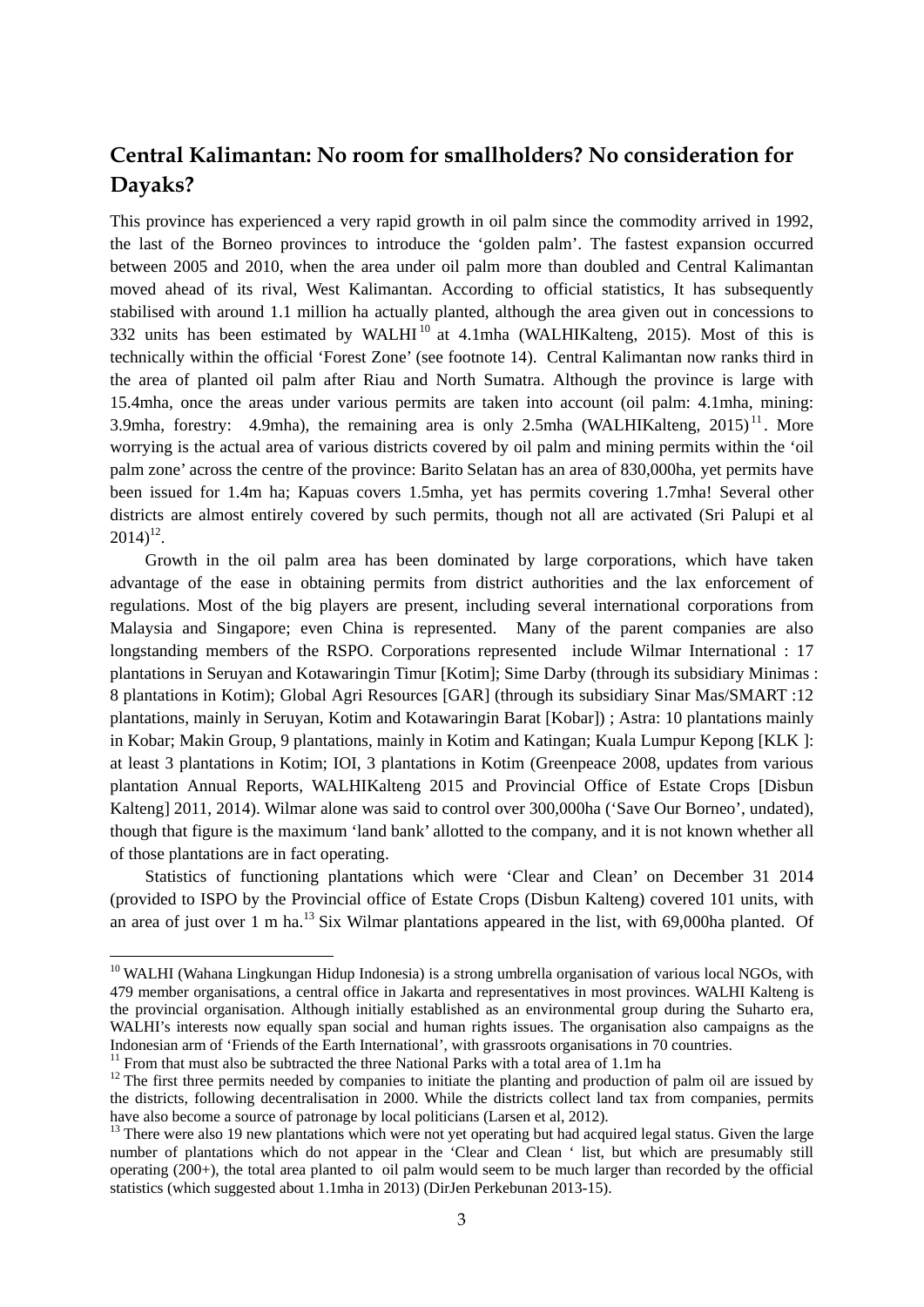the overall total across the province, only 9.8% was provided for smallholders. That was either *plasma:*  land for 'scheme' smallholders attached to estates or land under newer 'partnership' *(kemitraan*) arrangements. The Wilmar estates had none (Disbun Kalteng  $2014$ )<sup>14</sup>. Out of 156 plantations which were examined in Kalteng during 2014, just 9 had received their complete certification from  $ISPO^{15}$ . The designation 'Clear and Clean' applies only to particular elements of the legality of the plantation, specifically whether it had been removed from the forest zone and/or it had been issued with its final business permit or HGU. There was no indication as to what extent an AMDAL or environmental impact assessment had been undertaken satisfactorily, nor whether a timber extracting permit (IPK) had been granted. Arrangements for smallholders (if present) were indicated, but obviously not considered as having a bearing on the 'clear and clean' status of the property. The Provincial Head of Estate Crops explained that it had now become very hard for plantations to meet their commitment to provide land for smallholders, especially with the revision of the regulation (Permentan 98 of 2013) that such land must fall outside the operating area of the estate<sup>16</sup>. In some districts, especially Kotim, this extra land could hardly be found.

A further reason for the lack of 'scheme' smallholders in Central Kalimantan is related to the late development of the industry in the province. In Riau Province, for example, the original plantation/smallholder projects were of the *inti*/*plasma* type consisting of an estate nucleus (*inti*) surrounded by the *plasma* smallholders (Nagata and Arai, 2013). These arrangements, which were largely organised by parastatal plantations (PTPN) were current in Riau and Jambi from the mid-1980s until the early 1990s, using mainly Javanese transmigrant labour. With State (and World Bank) encouragement of private plantation companies from the mid-1990s, the parastatals declined in importance. They were barely present in Central Kalimantan. The private plantations then adopted a new system, KKPA, in which credit from banks was channelled to local smallholders via co-operatives. Plantations were not forced to participate in the system: in Central Kalimantan, most did not, instead using a system of limited monetary compensation when resuming Dayak land. In many areas, oil palm had barely begun before decentralisation in 2001, when districts, rather than the province<sup>17</sup>, became responsible for issuing permits<sup>18</sup>. It was only after the Ministry of Agriculture's decree in 2007 (Permentan 26 of 2007) that it became mandatory for companies to provide at least 20 per cent of plantation land to smallholders. The Governor of Central Kalimantan attempted to reiterate that regulation with his decree in 2011, which followed his declaration in 2009 that indigenous/customary land claims needed to be recognised, mapped and if necessary excised from estates. Many plantations have remained recalcitrant and ignored these legal efforts to improve their behaviour, relying on local

<sup>&</sup>lt;sup>14</sup>Kalteng is one of a few provinces that do not yet have an accepted provincial land use plan, despite many struggles over the years between provincial authorities and the central Forestry Department, which should approve any agricultural excisions from the forest zone. The problem applies particularly to plantation permits issued between 2000 and 2006, when the Forestry Department first accepted then rejected the provincial land use maps. One reason for such a low proportion of plasma smallholdings in the province relates directly to this confused situation regarding the land use zoning. Land which apparently still belongs to the Forestry Department cannot be allocated to smallholders, nor can a final permit or HGU be issued (Larsen et al 2012:32). The original Forest Classification Process (TGHK) in 1983 placed 91% of the land under forest. It is estimated that now only 58% of the Forest Zone carries forest and much of that is highly degraded (Gnych and Wells 2014). A report in 2011 stated that "of 325 plantation companies in Central Kalimantan, 282 were suspected of 'non-procedural ' forest use" , which meant that they had not been removed from the forest zone and were therefore technically illegal (EIA/Telapak 2011, quoted in Colchester et al, 2011). Even the Million Hectare Rice Scheme was never officially released from forest for agricultural use (Colchester et al 2011). 15Interview, Pak Slamet, Disbun Kalteng, Palangkaraya, 6 March 2015.

<sup>&</sup>lt;sup>16</sup> This new regulation from the Central Ministry of Agriculture would over-ride the Governor's regulation (No 5 of 2011) which still stipulated that the 20% should be from within the estate's operating area. 17 The province would only continue to issue permits where plantations were located in more than one district.

<sup>&</sup>lt;sup>18</sup> It did not begin in Parenggean, Kotim until 1997, with the first crop only in 2000. In 2002, 44 out of 56 plantations had no smallholder arrangements (Potter,2011:175).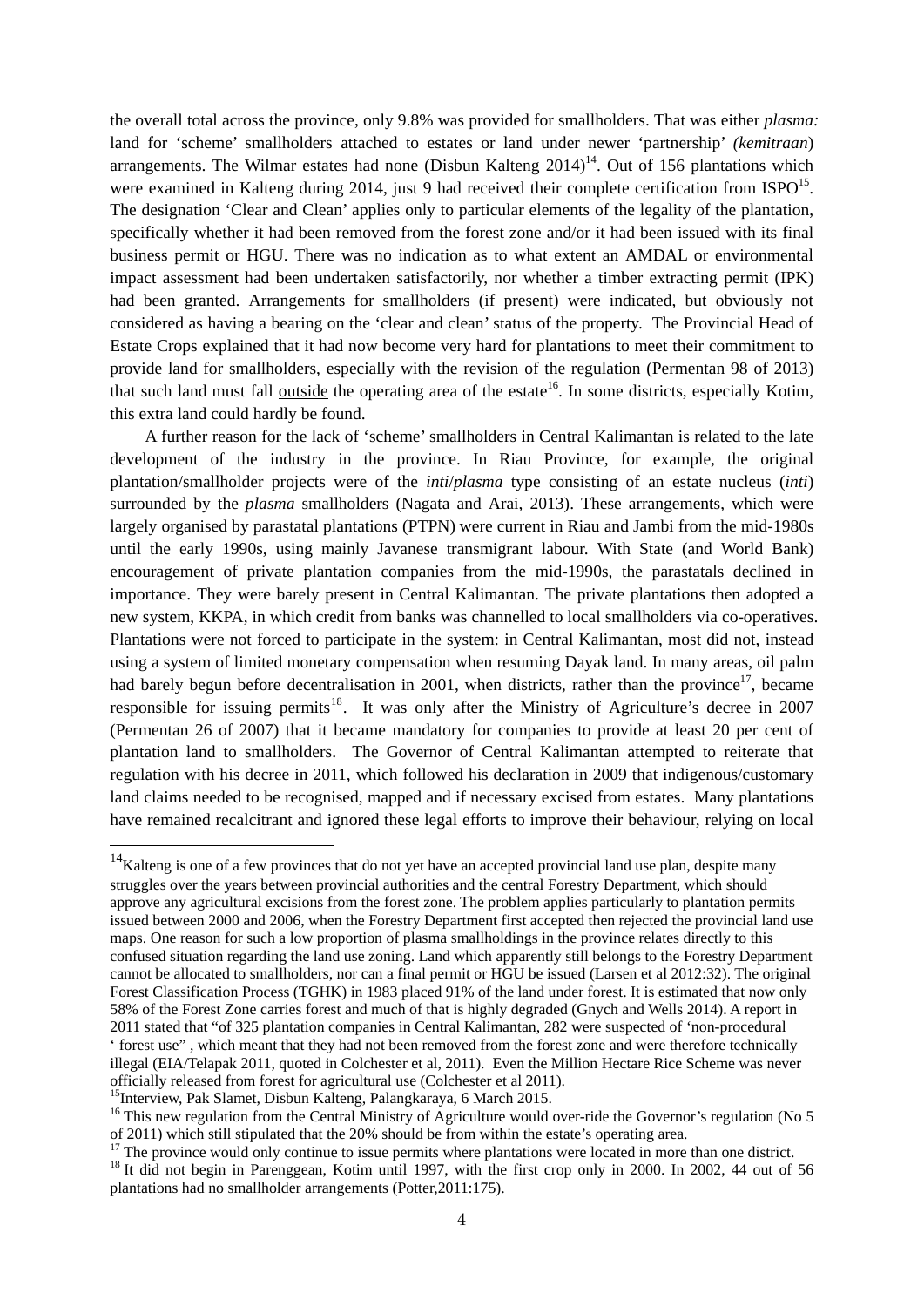Bupati (district Heads) to provide support.

Central Kalimantan is one of the least populated provinces in Indonesia, with just 2.2 million people enumerated in the 2010 census and around 2.4m in 2013 (*Kalimantan Tengah Dalam Angka* 2014). However, the population is unevenly distributed, as some districts, such as Katingan and Seruyan have a long north-south extension, with most of the economic activity confined to their middle sections. While the most populated district, Kotim, has a density of 25/sq km and the small district of Barito Timur (East Barito) has 28/sq km, in Murung Raya, the large district in the far north (with no oil palm), the density is only 4/sq km (*Kalimantan Tengah Dalam Angka* 2014). The indigenous Dayak population, together with a longstanding minority of Banjarese from South Kalimantan, have been added to since 1960 by extensive transmigration<sup>19</sup>, primarily from Java, the aim in recent times being to provide a labour force for the oil palm industry. Almost one quarter of the population (23%) was of Javanese or Sundanese descent at the 2010 Census, while Banjarese made up 21% 20.

The failure of former President Suharto's infamous 'Million hectare rice scheme'<sup>21</sup> in Kalteng in 1998, destroyed local Dayak livelihoods and led to the repatriation to Java of 8,500 transmigrant families from the 15,000 originally settled in the peat swamps of Kapuas district. The population of the area is now 60% Ngaju Dayak and 40% Javanese, with oil palm becoming established following large-scale illegal logging<sup>22</sup>.

The transmigration programme did continue in a limited way beyond the end of the Suharto era in 1998 and after decentralisation in 2001. It became a strictly district to district affair, from the sending districts in Java (and from poor provinces such as NTT) to the receiving districts, not only in Kalimantan, but also in Sumatra and Sulawesi (Potter, 2012). Between 2006 and 2011 2,089 families were assisted to immigrate to Kalteng under those arrangements. They were located in 13 settlements across the province, with an equal number of local Dayak or Melayu/Banjar families. However in 2013 a moratorium on further transmigration was announced by Kalteng's Dayak Governor (Karana 2013) as it was clear that many of the new sites were in very remote and difficult locations and frequently on land already claimed by Dayaks. Employment on new oil palm estates was not always forthcoming, as the estates were often late in establishing in the remote districts (Potter, 2012).

The formal transmigration schemes are being replaced by spontaneous migration, especially from North Sumatra and Riau, of Batak and second generation Javanese (known as 'Jawa-Medan'). These newcomers, as well as some of the original transmigrants, are becoming independent oil palm smallholders, buying up land in the more economically developed districts. However, this process is still quite small when compared with the numbers of independent smallholders in Riau or Jambi. We were not provided with official numbers of such people nor the area of land they controlled  $^{23}$ , just

<sup>19</sup> Almost 400,000 people between 1960 and 2011 (Karana 2013).

<sup>&</sup>lt;sup>20</sup> The proportion of the population claiming Jawa/Sunda ethnicity had risen from 18% in 2000.

<sup>21</sup> This scheme is referred to locally as the ex-PLG (*Proyek Lahan Gambut* or peat land project). It was described by McCarthy in its initial form as 'a caricature' in which 'political considerations totally eclipsed technical planning', leading to an environmental and social disaster (McCarthy 2013: 196).

<sup>&</sup>lt;sup>22</sup> This occurred after widespread issuing of location permits (*ijin lokasi*) by district authorities to oil palm companies and despite efforts by former President Yudhoyono to conserve a large part of the area.

<sup>&</sup>lt;sup>23</sup> At the EstateCrops office (Disbun) in Palangkaraya we were informed that it was too difficult to keep a record of the independent smallholders. However, there were some indications in press reports. In August 2014 the previous head of Disbun suggested that 20% of oil palm production came from independent growers (Augustine 2014), while at a conference in the same month the Deputy Bupati of West Kotawaringin (Kobar) acknowledged that the influx had begun in his district, with around 200 properties being established by that group, quite separately from the plasma smallholders (Istihanah 2014). An earlier report (Boer et al 2012:9) provided figures of 140,000ha managed by independent smallholders and 88,000 ha of plasma, but gave no source for that information and the numbers appear too high. The preliminary official figure of total oil palm smallholder area for 2015, which does not distinguish between different types of smallholder, is only 142,607ha (DirJen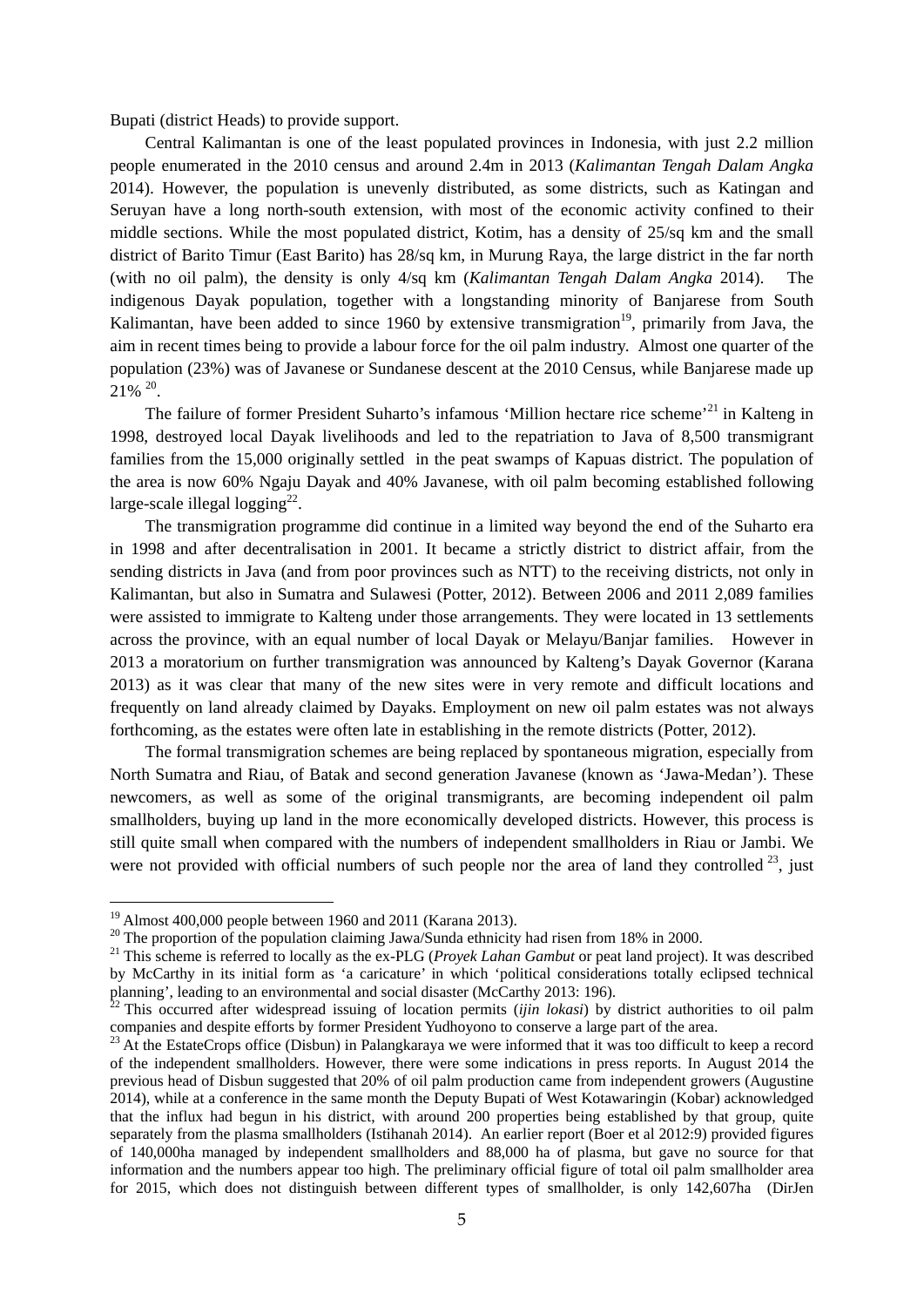evidence from informal discussions and the specific restaurants along the roadsides<sup>24</sup>. Ari Rompas, the head of WALHIKalteng , suggested that land is being bought by newcomers as the area controlled by the indigenous population continues to shrink. Although the Governor has introduced regulations to try to protect the Dayaks, the concentration has been on culture and custom, rather than the area available for them to live and develop. Even when they receive *plasma* smallholdings from the companies, the Dayaks tend to just sell them to others, so that there is no land left for the next generation and they become marginalised (Interview, Ari Rompas , 6/3/15).

| <b>District</b>     | S'holder area % of total |       | Private/Govt* estates area % of total Total palm oil area |      |           |
|---------------------|--------------------------|-------|-----------------------------------------------------------|------|-----------|
| Murung Raya         | 3                        | 100.0 | 0                                                         | 0.0  | 3         |
| Barut (N. Barito)   | 4,928                    | 14.1  | 29,993                                                    | 85.9 | 34,921    |
| Barsel (S. Barito)  | 137                      | 13.1  | 912                                                       | 86.9 | 1,049     |
| Bartim (E. Barito)  | 230                      | 7.3   | 2,940                                                     | 92.7 | 3,170     |
| Palangkaraya        | 869                      | 100.0 | 0                                                         | 0.0  | 869       |
| Katingan            | 7,126                    | 12.5  | 49,864                                                    | 87.5 | 56,990    |
| Kotim               | 22,606                   | 7.0   | 302,178                                                   | 93.0 | 324,784   |
| Seruyan             | 14,324                   | 4.7   | 289,121                                                   | 95.3 | 303,445   |
| Kobar               | 42,234                   | 18.3  | 188,345                                                   | 81.7 | 230,759   |
| Sukamara            | 12,382                   | 17.6  | 58,135                                                    | 82.4 | 70,517    |
| Lamandau            | 23,984                   | 47.2  | 26,478                                                    | 52.8 | 50,462    |
| Kapuas              | 270                      | 3.5   | 7,307                                                     | 96.5 | 7,577     |
| <b>Pulang Pisau</b> | 986                      | 12.3  | 7,056                                                     | 87.7 | 8,042     |
| <b>Gunung Mas</b>   | 977                      | 13.4  | 6,308                                                     | 86.6 | 7,285     |
| Total/av.           | 131,056                  | 11.9  | 968,637                                                   | 88.1 | 1,099,693 |

**Table 1: Area (ha) and percentage of oil palm land occupied by smallholder, government\* and private estates, by district, Central Kalimantan 2013** 

\*The only government property was 700ha in Kobar Source: DirJen Perkebunan 2013-2015

It is clear from Table 1 that four districts – Kapuas, Seruyan, Kotim and Bartim - are below average in their relative proportions of land occupied by smallholders, while Lamandau is well above the norm. While there is no breakdown of smallholder numbers into independent and plantation supported smallholders, it is suggested that large numbers of transmigrants in Lamandau may be the reason for the improved figures for that district<sup>25</sup>. In the more detailed discussion which follows, attention will be focussed on the below average districts, as they also tend to be those with more disputes between the plantations and local people.

#### *The land issue in Kotawaringin Timur (Kotim)*

The rapid expansion of oil palm with little concern for existing settlements or farms has triggered numbers of protests from local people and in some cases also from transmigrants. According to WALHI's statistics, the largest number of conflicts erupted in Kotim, which recorded 37% of the total

Perkebunan 2013-2015). Ari Rompas suggested maybe 5% of the oil palm land, which would be around 58,000ha or 40% of the smallholder total, which appears more accurate.<br><sup>24</sup> Bataks are Christian and eat pork, so advertise their restaurants carefully and separate from those run by (and

for) Islamic Javanese and Banjarese. We saw no restaurants catering specifically for Dayaks.

<sup>&</sup>lt;sup>25</sup> There has also been considerable interest by outsiders, including Jakarta business people, in investment in Lamandau (Potter 2012:282-3). Whether such investments, of 100 or 200 ha, for example, would fall into the category of 'large estate' or 'smallholding' when being counted is an interesting question.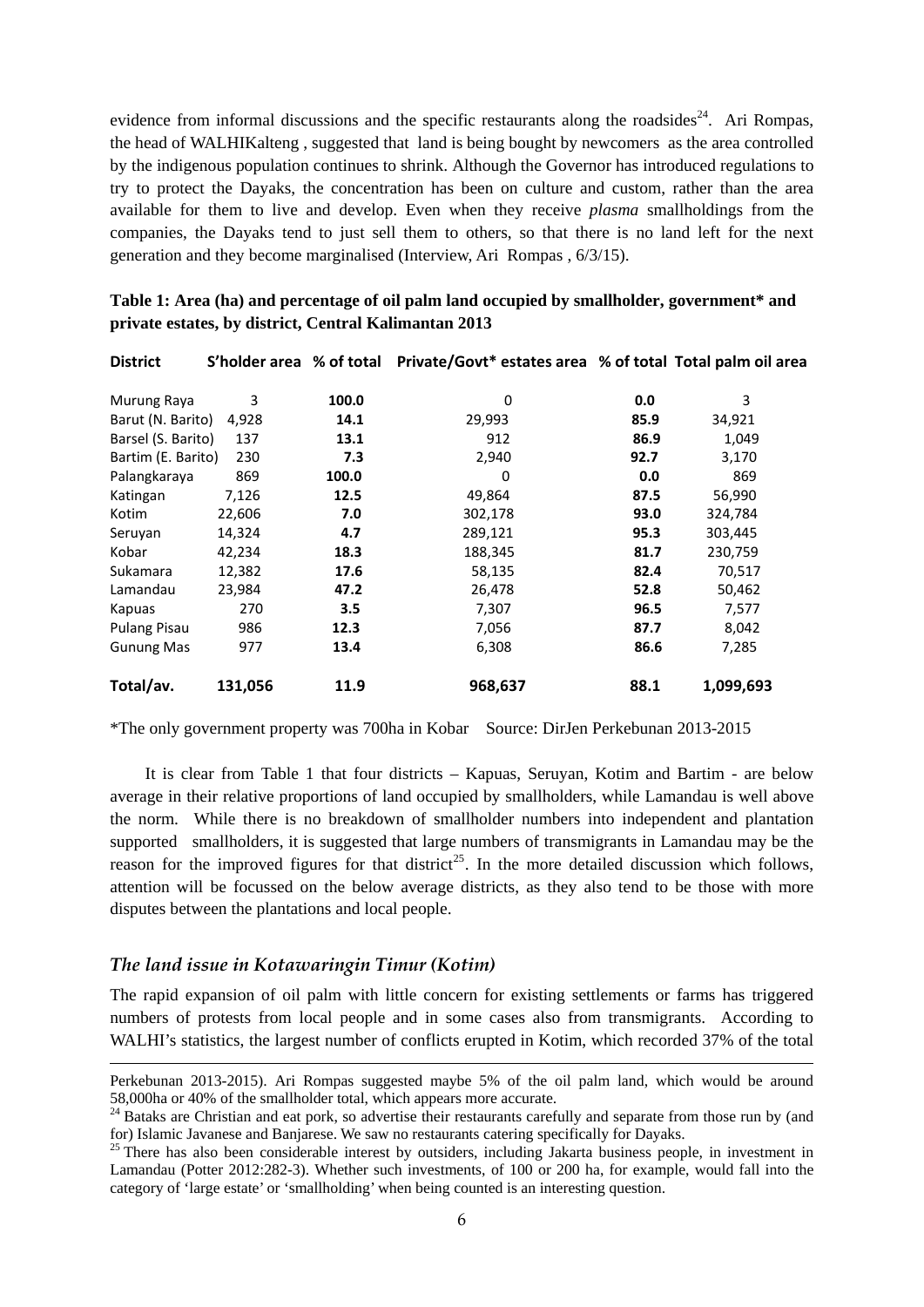(94 out of 252) but also had 45% of the overall area under palm, with oil palm permits of various kinds occupying almost half of the district's land (WALHIKalteng 2015, Colchester et al 2011). The sub-district of Parenggean, with more than 20 companies and 60% covered by oil palm is a prime example (Potter, 2012, Sri Palupi et al, 2014).

The Report by a team from the RSPO on "Securing High Conservation values in Central Kalimantan" (Colchester et al, 2011) provides useful detail of the relations between one of the Wilmar estates in Kotim (PT Mustika Sembuluh) and two Dayak villages, Pondok Damar and Tanah Putih. The villagers had experienced many problems with the plantation's takeover of their lands, including some grave sites. Although allowed to 'enclave' lands they particularly wanted to keep, the villagers received very little compensation for lands given up (only amounting to about US\$20 per hectare). In Pondok Damar the villagers said 'We were very naïve when they first came in…When people saw all the money they lost their heads and relinquished their lands...People who gave up their lands are now landless. Yes, the Company paid them but now they have nothing… We are just spectators looking on.' At least some of the people in Pondok Damar were able to receive smallholdings by relinquishing more of their own lands outside the main area of the estate, but not those in Tanah Putih. In the latter village there was most concern about the 'set asides', as forested lands of High Conservation Value (according to the RSPO's rules) were to be excised from the plantation. Some of those lands were enclaved and belonged to villagers, but they were given little information and did not understand the excision process (see Colchester et al 2011 pp10-20 for the detailed discussions with the villagers and Wilmar's responses).

Government officers interviewed by Colchester et al were quite forthcoming about the situation in Kotim. The District Office of Environmental Affairs noted that RSPO members had been persuaded to restore natural vegetation to corridors along rivers. They thought there had been some improvement since the RSPO was created but the authority of the Environmental office was limited. The Head of the office of Estate Crops objected that 'There are no conservation areas, it is all just oil palm…In reality there is nothing left to protect any more'. A staff member suggested that the pressure on land by the estates and independent smallholders was pushing people into conservation areas. 'I don't want the communities to sell their productive land. What are they going to live on? Then they will ask for more land and will have to go into the forest…Most of the communities used to work on timber. Now they mainly work on the estates. They become part of the *plasma* and then outsiders come in and buy up the smallholdings, like people from Medan. So then it is all gone'.

The Governor was also consulted, responding that his new decree (No 5 of 2011) would insist on 20% of all estates lands being allocated to smallholders within two years (p28). He added 'My first initiative is to secure the lands of indigenous peoples….We don't want local communities to lose their rights to land' (p29). The conclusions of the Report include the following statement. 'The loss of land to the expanding oil palm sector, without compensatory provision of oil palm smallholdings, inevitably means that communities put pressure on High Conservation Areas identified by RSPO plantation companies. Arguably not enough land is being set aside that is essential to the livelihoods of local communities...'(p31).

Although the Colchester et al Report in July 2011 also stated that oil palm development in Central Kalimantan 'seems to be at a critical juncture' (p30), our fieldwork in March 2015 did not reveal much that had changed. In June 2011 we had investigated a long-standing dispute between a group of transmigrants (Biru Maju village, Telawang subdistrict) and a Sinar Mas plantation (PT Buana Artha Sejatera, PT BAS). In 2005 the plantation authorities had seized about half the transmigrants' land (their 'second hectare'), bulldozing their existing crops and planting oil palm (Potter 2012). Fifty of the 214 families led by the village head had refused the minimal compensation offered. When the plantation's palm trees planted on his land were bearing, the Head cut the fruit and left it on the ground in protest. He did this 12 times, but after the thirteenth occasion (in March 2011)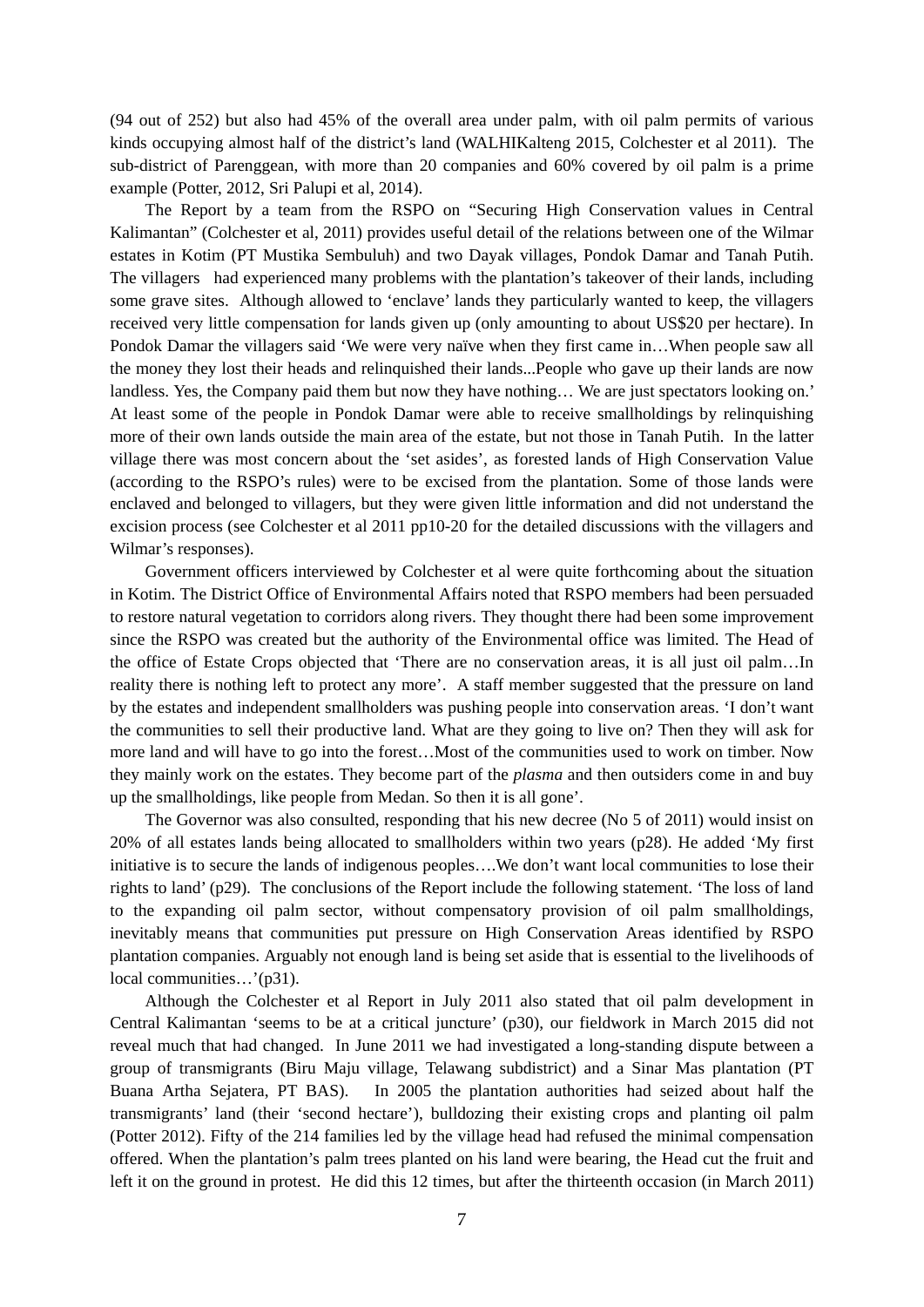he was arrested and jailed, being charged under articles 21 and 47 of the 2004 Plantations Law with disturbing the operation of the plantation. The village secretary, a Dayak, was also jailed. They were released some months later when those sections of the Plantations Law (the 'crime' and the ensuing 'punishment') were struck out by the Constitutional Court. A demonstration in Sampit in May 2011 protesting the arrests and affirming that the plantation was operating illegally (It had no HGU or release from the Forest Estate) brought intimidation of the villagers and posting of army units on the plantation as security<sup>26</sup>.

When we returned to Biru Maju in 2015 we found the status quo still in place. The villagers had not had their land returned and the estate was still operating. This was despite appeals to the RSPO, discussions with WALHI and Greenpeace and personal representations by the Governor to the district head (Bupati) to achieve a negotiated agreement. It turned out that there were two maps of the area, one issued by the Department of Transmigration showing the land classified as APL (for other uses) and approved for transmigrants, the other by the Forestry Department which PT BAS was using, which showed the land remaining part of the forest estate. It did not nullify the fact that the estate was operating illegally, but did partly explain why the management had no compunction in pushing aside the transmigrants. It was part of the considerable confusion over maps in the period from 2000 to 2006, but nobody had checked this discrepancy. The estate was also told to extend its permit and change it to make land available for *plasma* smallholdings but had so far refused. Pak Purnomo, the Village Head, remarked wryly that Indonesian law had a sharp knife for the small man but a blunt one for those with power (interview with Pak Purnomo, 8/3/2015).

One change which had occurred was that 90% of the transmigrants at Biru Maju had bought extra land and become independent smallholders. The losers in that process were the local Dayaks. Two families of Temuan Dayaks were living along the road not far from the village. Almost all of their land was gone. They earned a precarious living working as casual labourers for various smallholders, but could only find employment for a few hours a day. They indicated that in another transmigrant village nearby, several Javanese each owned 100ha, while a Chinese investor from Batam had 74ha.

However, not all of the land owned by independent operators was bought from Dayaks. The experience of one Javanese transmigrant reveals the gradual way in which he was able to amass 15ha through residence over many years. He arrived in Parenggean in 1985, well before the beginnings of oil palm, and when there was no road into the area, just the river. The settlers survived by growing rice and vegetables. In 1996 they were given 2 ha of oil palm land with one of the first estates, PT Transindo, but only 1 ha was actually sown. During disturbances in 1998, PT Transindo was burnt and the management left the district. Many of the transmigrants then sold their land and returned to Java but our respondent and others then bought some of that land. In 2001more land became available after a confrontation between Dayaks and Madurese in Sampit town during which local Madurese fled the violence. The ex-transmigrant once again was able to buy land, now as an independent grower. He was assisted by Sumatrans who began to arrive with good seed and better technical knowledge of the crop, while new estates were setting up factories to process his fruit. Our respondent had acquired 6 ha of plantation land after the departure of PT Transindo and 9 ha in later purchases. He suggested that local Dayaks were not generally attracted to oil palm but grew rubber and rattan; they previously practised swiddening when the area was still forested. He employed mainly Javanese to assist him on his farm, especially for pruning and harvesting. He did not consider that Dayaks had the skills for those jobs, but he would hire them to clean around the trees. He noted that the prices of land were now very high: Rp70 million per hectare for land already producing oil palm; Rp30 million for land which was still unplanted but with good road access (interview with Pak Purwadi,  $7/3/15$ )<sup>27</sup>.

<u>.</u>

 $26$  There is a photo of that demonstration taken by Colchester et al on p 25 of their report.

 $^{27}$  One million Indonesian rupiah was worth around USD80 in March 2015.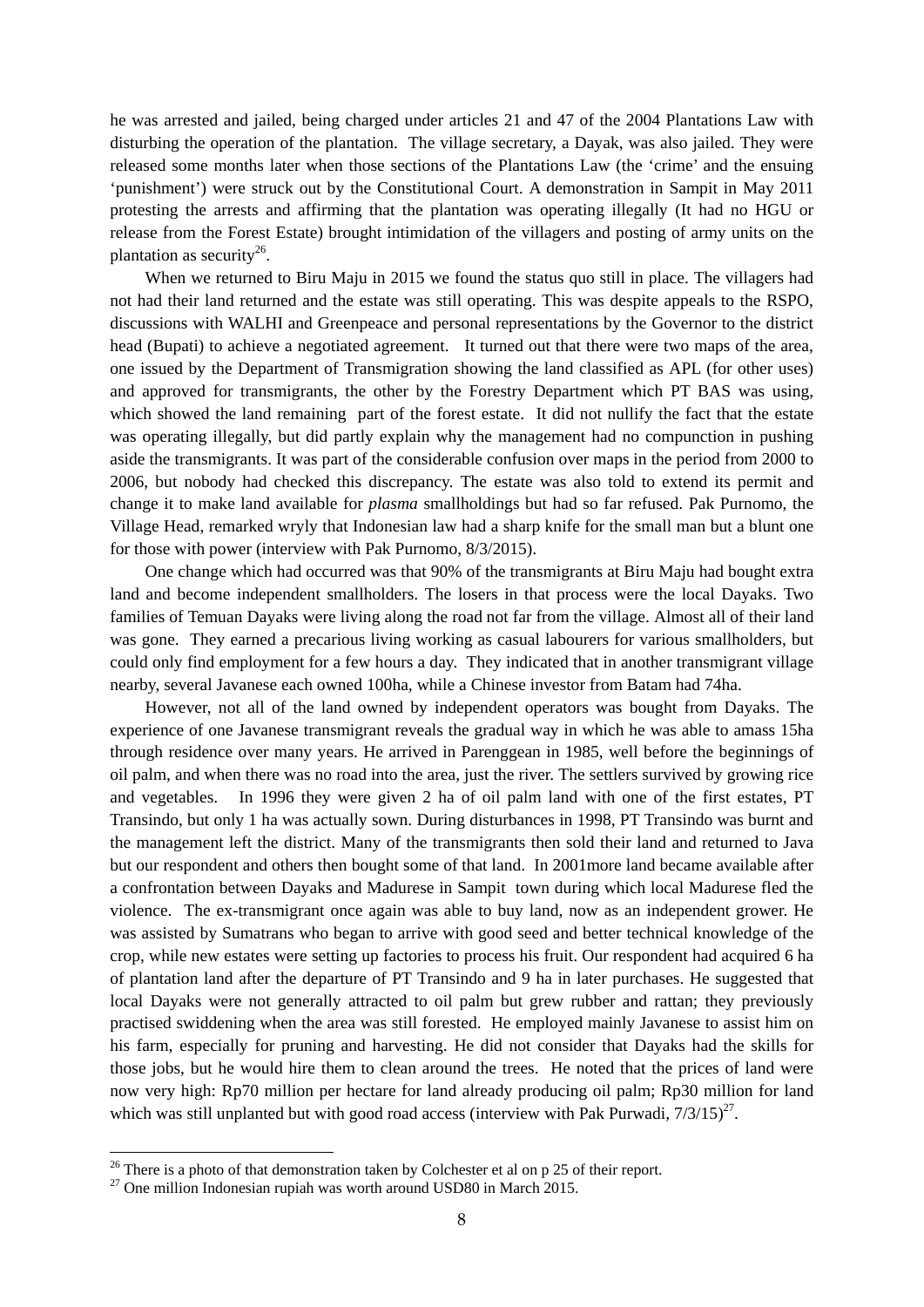One Sumatran, a Batak, had been sent from Medan in 1984 as an agricultural officer assisting rice growers in another transmigration settlement (Karang Sari/Karang Tunggal in Parenggean and Cempaga Hulu subdistricts). As land use changed in the district in 1993 he helped to get rubber established through a government project and then later became a technical officer for oil palm. He owned 8 ha of oil palm and 2 of rubber. He noted that Javanese rubber-growers were switching to oil palm because of the precipitous decline in rubber prices, but only a few Dayaks were growing oil palm as they still preferred rubber. However, there was a lot of private planting now taking place in Cempaga sub-district, including some very recent efforts by Dayaks<sup>28</sup>. Newcomers buying land in Cempaga Hulu were Javanese (from Medan, North Sumatra), Balinese (in three villages) and Bataks in one village, Pelantaran. The Bataks were mainly from Riau: they sold their 2 hectares in Sumatra to buy more land in Kalteng as prices there were lower (interview with Pak Muin 7/3/15).

Two other Batak independent farmers recounted their experiences. One was acting as manager for a family member who had 45 ha. This landowner had previously owned a holding in Riau, using seed imported from Costa Rica. Now he used the seed from Marihat<sup>29</sup>, the Marihat farm having opened a depot in Sampit. When he purchased the 'empty forest' land from Dayaks in 2009 he paid Rp8.9m/ha; now 'empty land' like that would cost Rp30m/ha. The manager hired just 3 helpers for the 45 ha, I Javanese and 2 Bataks (interview on the estate, Pelantaran Village, 9 March 2015).

The second respondent was a doctor at the health centre in the town of Katingan<sup>30</sup>. He said he had to buy oil palm land because his salary as a doctor was not sufficient for the schooling needs of his children. Soon after arriving in Kalteng in 2009 he started buying land, beginning with 7 ha, later gradually buying more, so that he now has 25ha in 3 locations. His seed also came from Marihat, costing Rp22,500 per seedling. Now he obtains 14 ton of fresh fruit bunch per month. He just hires one family as permanent helpers; at harvest time, he takes on an extra 8 people (a mixture of Dayaks and Javanese) as casual labourers (BHL). One of his brothers was the manager of a palm oil factory and had assisted him in purchasing good land. He also knew of 2 other doctors who had bought oil palm. He noted that land in Riau would cost Rp120-130m per hectare, while in Kalteng it was Rp60m: but it was land without permanent papers, just an SKT.<sup>31</sup> All the surrounding land belonged to Dayaks, who would sell it for Rp10m/ha ('empty land' along the road) and Rp15m/ha closer to Palangkaraya. He commented that a few Dayaks had begun to plant oil palm, though most were not able to do so because of the large amount of capital required. He often discussed the situation with Dayaks and tried to persuade them never to sell their land to newcomers. Now some were beginning to plant oil palm (Interview Dr Siahaan, 9 March  $2015$ <sup>32</sup>.

#### *Problems of the Banjarese in Seruyan*

1

In the neighbouring district of Seruyan, the Banjarese minority clustered around Lake Sembuluh had long experienced problems with incoming oil palm estates. The companies ignored their centuries-old occupation of the area; they had refused to pay adequate compensation for destruction of local traditional livelihoods of boatbuilding (using the district's ironwood forests); they had razed people's rubber and fruit trees and taken over their rice lands (Acciaoli 2008, Potter 2011). The main offender,

 $28$  We were told of one Dayak with a large holding, but attempts to interview him were unsuccessful.

<sup>&</sup>lt;sup>29</sup> Costa Rica and Marihat (a seed farm attached to a famous estate in North Sumatra) are important sources of excellent oil palm seed, with high yields. Such seed is expensive.

<sup>&</sup>lt;sup>30</sup> Katingan is the neighbouring district to Kotim, also used as the location of one of the sample plantations in Sri Palupi et al 2014

<sup>&</sup>lt;sup>31</sup> An SKT is a letter from the sub-district head affirming ownership of a piece of land. It is not strong legal evidence of ownership and could conceivably be overruled by a formal title.

 $32$  The situation of the Dayaks described above resembles that found by McCarthy among Melayu in one district of Jambi, which he labelled 'adverse incorporation' (McCarthy 2010).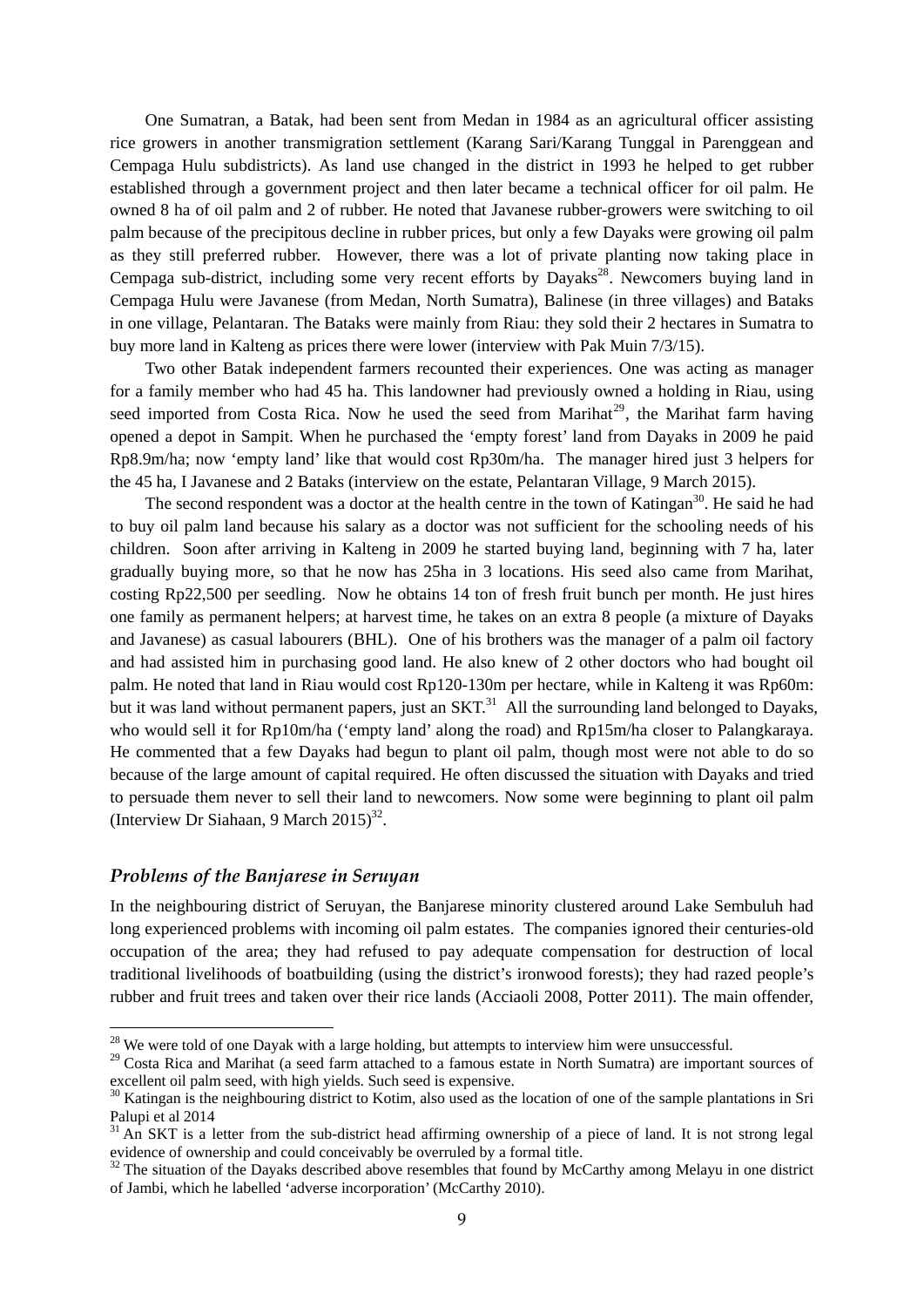PT Agro Indomas, subsequently became a member of the RSPO and appeared to have lifted its game, though there were claims in 2006 that effluent from the estate's factory had polluted one of the lakes and could destroy the fishing industry in Lake Sembuluh (*Kalteng Pos* 2006).

Discussions in Sampit with an NGO member from Lake Sembuluh revealed a wide dispute with a plantation called PT Selonok Ladang Mas (SLM), involving 1600ha, 7 villages and 700 families. There were further claims of destruction of rubber and durian trees which had been ongoing since 2002. In 2013 the government decided to return some of the plantation land to the people, but that had not yet happened. Our informant described the people as 'tolerant', but they were now threatening to kidnap all the staff of PT SLM (interview in Sampit,  $7/3/15$ )<sup>33</sup>.

A visit to Lake Sembuluh the following day revealed a poverty-stricken population of about 5,000 in the two lakeside villages, with only 20% being able to find work as labourers on the plantations. They had begged to be given plasma land according to the regulations, but not one of the plantations had complied. At least half the people had been fishermen but the fish had all disappeared, destroyed by pollution from the 10 estates and five factories in the area<sup>34</sup>. They had to buy rice as all their rice fields had been taken over by plantations which planted right up to the lake shore, again against the regulations (interviews with primary school teacher and local leader 8/3/15).

The Governor's decree (No 5 of 2011) on 'Sustainable Management of Plantation Businesses' was described as 'groundbreaking' in its breadth and depth (Gnych and Wells 2014). Pertinent to the situation of Danau Sembuluh was the ruling (paragraph 23) that a company must not plant oil palm within 500m of a lake shore, 200 meter s from a water source or stream in a marshy area, 100m from a stream bank… and a minimum of 2000m from the boundary of a village. Along roads the restriction was 500m from the edge of a national highway, 250m from a provincial road and 100m from a district road. Most of these restrictions (originating in the Forestry Law of 1999) had not been observed in the Danau Sembuluh area.

The Audit Report for a neighbour of PT Salonok Ladang Mas, Wilmar Plantation PT Kerry Sawit Indonesia (PT KSI) when seeking accreditation with the RSPO (Soeminta 2011), noted that PT KSI did not have all the necessary documentation to demonstrate legal ownership of the land. The dispute over the spatial management plan for the province had delayed HGU processing and the estate had to re-apply for forest release. However, the plantation was complying with regulations for riparian buffer zones and felling oil palm trees where they had been planted in those zones. When asked about the need to prepare 20% of the land for plasma smallholders, management responded that when the permit was issued in 2003 'this regulation to develop 20% of the HGU for plasma was non-existent'. They promised to look into the question 'as long as the community can identify the area suitable for plasma outside our HGU with a clear legal status' (p48). They did also claim that they applied the concept of 'free prior and informed consent' for land acquisition, though there were complaints that the company was slow to pay compensation for land and that their payments were very low (pp49 and 56). Some lands which people did not want to give up had been enclaved, including some community forest. These lands all had multiple owners. One comment at a stakeholder consultation meeting was that although there were some positive impacts from the company's operation, 'the livelihood of communities in Sembuluh village still has not improved' p54). The company was also asked about a program for local employment. The management responded that local workers 'refer to those from the

<sup>&</sup>lt;sup>33</sup> Previous large demonstrations had been held at the estate, as reported by Saturi (2014). The estate, among others, had also been brought before Komnas Ham (the Anti-Corruption Commission) in 2010 for corruption and human rights abuses (Supriyatno 2010)

<sup>&</sup>lt;sup>34</sup> A plan by PT Salonok Ladang Mas to build a new factory within a kilometre of the village was halted by the Governor when pollution was discovered in the upper part of Lake Sembuluh. The company's promise to supply water to affected people was slow to be implemented (Larsen et al, 2012:24-6.). Despite these questionable activities, the plantation was in the 'Clear and Clean' list in December 2014.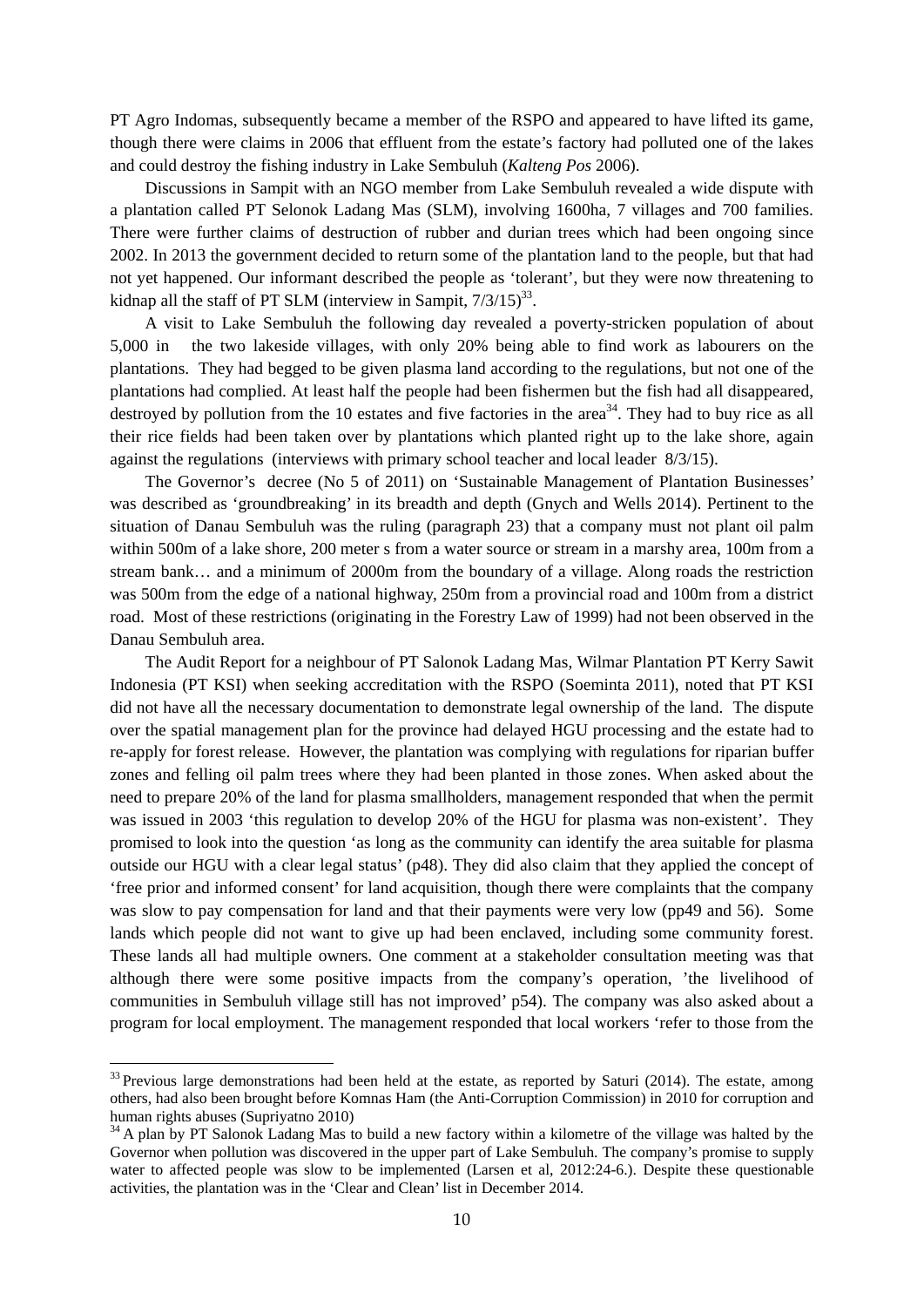whole of Central Kalimantan and are not confined to the surrounding villages… Communities from the surrounding villages are very selective and only want to work in certain positions where there are no vacancies' (p56). The tenor of the responses to questions was not conciliatory: PT Kerry Sawit would not easily make any changes in favour of the community. However, the accreditation was set to go ahead once the question of release from the forest estate was resolved.

#### *Other problems between plantations, the environment and local people*

The District of Kapuas, the main site of the ex-PLG, noted a further 36 conflicts as 23 oil palm companies (including a large Chinese multinational) attempted to establish themselves in the area. In 2013 Kapuas district had the lowest percentage in the province of oil palm land available to smallholders, only 3.5% (Dir Jen Perkebunan, 2013-2015) (Table 1). Dayaks in the downstream district of Pulang Pisau have complained of regular floods since the removal of the swamp forest. They have formed a strong bloc of 15 villages aimed at keeping three new oil palm companies at bay. They could be lucky as the Governor has frozen new permits, especially those which intend to move into peat swamps. A 'holding zone' is still in place throughout most of the oil palm area until the District Land Use plan will finally be accepted. Ibu Lilis bemoaned the fact that they could no longer grow rattan as prices were too low, while rubber was also in difficulty. But they would never have oil palm in their district (interview with Ngaju Dayak Secretary of Bawen village, 6/3/15).

Two recent studies by EIA (2014) and Sri Palupi et al (2014) have directed attention towards other districts of Kalteng. EIA is especially concerned with illegal removal of large amounts of timber from oil palm concessions before the management have proper legal documentation, often clearing beyond the legal boundaries. They were especially interested in the activities of two plantations in the district of Gunung Mas: 'a relatively remote and underdeveloped regency in Kalteng's indigenous Dayak heartlands' (p12). Gunung Mas still contains areas of good forest. The plantations, PT Flora Nusa Perdana (PT FNP) and PT Kahayan Agro Plantations (PT KAP) are included in the 'Clear and Clean' list prepared for ISPO by the provincial estate crops office. Since 2007, PT FNP had cleared 4,500 ha of forest and planted it with oil palm, even though it did not have an Environment Permit (IPK) or a Forest Release Permit. It has also been under investigation for violations of the Forestry Law and Plantations Law, but clearing has continued.

Nine villages protested at the arrival of plantation PT KAP in their area when its AMDAL (environmental impact assessment) was still only under discussion. The company was banned from buying land from the communities without the permission of the district government, while the Governor demanded an inventory of all land claims within the concession. Nevertheless the company marked out and sold existing smallholdings, then divided up the communal forest by 'encouraging individuals to mark out a boundary' (p17), after which all those parcels were also sold quickly at cheap rates. It was estimated that the value of the timber on those lands would conservatively be worth 20 times the value the company paid the community. Local people said that lack of documentation and uncertainty over their tenure caused them to sell the land (p17).

The report by Sri Palupi et al (2014) for the Indonesian Institute for Ecosoc Rights and the Norwegian Center for Human Rights, is a hard-hitting exposure of human rights abuses by oil palm plantations, mainly of Dayak villagers and plantation workers, sometimes of transmigrant villagers also. Four plantations were selected for case studies. Two were in East Barito, a small district with a high poverty rate, relatively far from the oil palm centres of Kotim and Seruyan; a third was in Kahayan, a largely riverain area with few plantations; the fourth was in the crowded Parenggean subdistrict of Kotim. Of the four, the sole RSPO estate, PT Sawit Graha Manunggal (SGM) (part of the British Anglo-Eastern Plantation Group) located in East Barito, received the most criticism.

The company occupied most of the Sarapat village farmland without the permission of the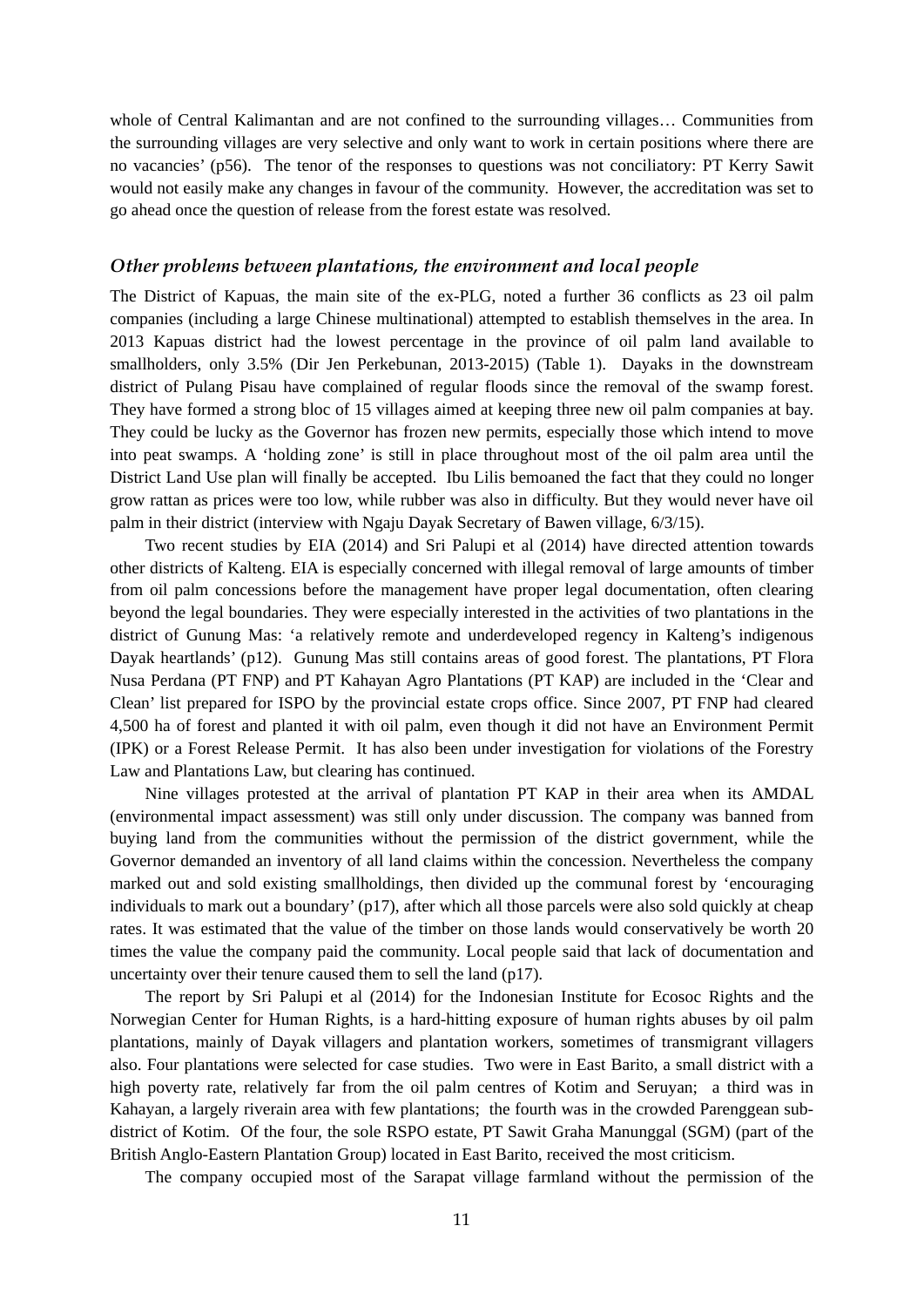villagers, together with the community forest and lands right up to the river bank, while the river itself had been polluted, with no attempt to mitigate such damage or to compensate those affected. Most of the villagers have now to work for the estate as BHL (*buruh harian lepas* – casual day labourers), even though plantations accredited to the RSPO are not supposed to use that system (Sinaga 2013). As BHL they have no work contract, health care or work insurance and they must buy their own tools. Even though PT SGM instituted a 'partnership' (*kemitraan*) project with the village, promising that the families would receive the shared proceeds from 20% of the land, they were provided with little information concerning their rights and obligations and complained that so far they had received nothing. Eighty per cent of the village households were said to have lost their land. The estate also sought to take over the second hectare plots of a nearby transmigrant village, capitalising on the fact that the transmigrants did not know exactly where their plots were located. As local Dayaks suddenly made a claim for that land, the transmigrants relinquished it for a low price, even though they had legal ownership documents. They also work for the plantation as BHL.

 PT SGM was particularly criticised for its failure to comply with RSPO standards. These were identified as: a commitment to transparency; meeting applicable laws and regulations; environmental responsibility and conservation of natural resources and biodiversity; and responsibility toward affected workers and communities (p131). The second plantation studied in East Barito (PT Ketapang Sumber Lestari) copied PT SGM's tactic towards another group of transmigrants, who agreed under pressure to receive compensation for their second hectare<sup>35</sup>.

In the Kahayan district the estate studied (PT Karya Dewi Putra) provided much written information to the researchers about its aims and policies, making the company sound suitably compliant with all necessary regulations (though it was not yet 'clear and clean', nor was it a member of the RSPO $^{36}$ . However, the reality on the ground was rather different. According to nearby villagers, PT KDP had suddenly arrived in the district and cleared large areas. It had adopted the practice known as '*garap selonong'*, which means 'take first, talk later', giving the people no option but to surrender their land as it had already been cleared without their permission. Villagers mentioned continuing disputes and much land resumed without compensation.

The estate in Parenggean, PT Katingan Indah Utama (part of the Makin group, near Kabuau village), would only provide 12 days' work per month to the people, 80% of whom worked as BHL. This meant that their income was inadequate for minimum daily needs. The estate mill, situated very close to the village, polluted the nearby river and caused health problems for the villagers. Estate authorities indicated that they had introduced a *kemitraan* (partnership) scheme to the villagers, managing their lands through a co-operative in which the villagers were originally given shares. Unfortunately almost all had sold their shares in the co-operative to outsiders. The people said they had sold their shares to meet their needs and once again were left with no option but to find work as BHL.

The second part of the study by Sri Palupi et al is a legal analysis of the impact of the plantations on human rights, on the role of the state and the responsibilities of corporations. Four major impacts of the plantations are identified: on land and culture, on labour rights, on the right to health, education and a proper livelihood and on civil-political rights. The human rights obligations of the state are

<sup>&</sup>lt;sup>35</sup> At the time of the field study in 2013, PT SGM did not have a satisfactory AMDAL, as this had been issued by the environmental commission of East Barito, not considered an acceptable organisation to approve an AMDAL by the Central Kalimantan Environmental Agency. A satisfactory AMDAL is considered important in protection of both the environment and human rights (Sri Palupi et al, 2014: English version p19). It was nevertheless considered 'Clear and Clean' and is listed as such in 2014. The second Barito plantation, PT KPP, did not have all the necessary permits but was still operating. This defect was apparently soon rectified as it also appears in the December 2014 'Clear and Clean' list.

<sup>&</sup>lt;sup>36</sup> The plantation belongs to the Asian Agri Group (Raja Garuda Mas). It was cited in a Greenpeace study (2008) for fire hotspots and active deforestation.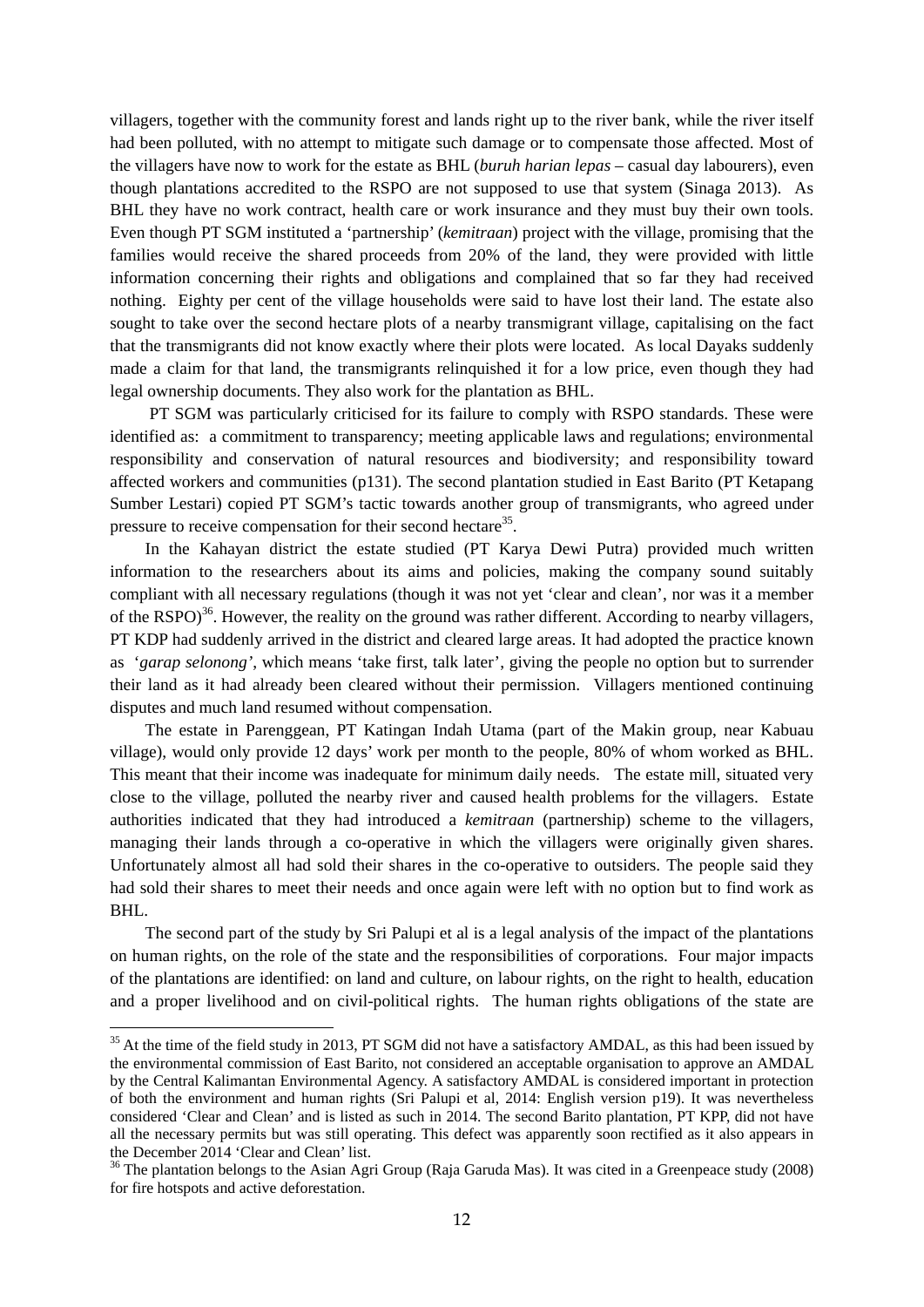identified as protecting citizens from abuses and punishing perpetrators when violations occur. However, the report's conclusion is that the Indonesian State has failed to protect its citizens and communities in areas around oil palm plantations. 'The laws/rules made by the government, both at the national and local levels are inadequate to prevent land grabbing and violation of the right to culture' (Sri Palupi et al 2014:134). Specifically in Central Kalimantan the legal uncertainty surrounding the Spatial Plan and the demands of the Department of Forestry has been used as a pretext to justify offences. 'Local governments grant permits without regard to the provisions related to space' and are 'actively involved in facilitating corporations taking over citizen and community land' (Sri Palupi et al 2014: 135). Violations of other rights such as the right to work, to health and education are also covered, to be summed up in the violations of the right to a decent livelihood: 'Indigenous people and transmigrants are undergoing a process of impoverishment, both materially and culturally'(Sri Palupi et al, 2014: 137), while 'Corporate land-grabbing threatens people's food security and their right to an adequate standard of living' (p143).

### **Discussion**

<u>.</u>

Much additional detail is supplied in the above report concerning the companies studied and the position of nearby villages, including lifestyles before and after oil palm. Many of the conclusions are not new, but they provide further evidence of the situation in Central Kalimantan, which agrees well with our present findings and the general literature. Land grabbing has certainly been the norm, with local government connivance. As a result, Dayak lives and livelihoods have been seriously impacted. Whether the position is likely to improve as a result of the various initiatives mentioned in the introduction is not clear, but changes are likely to be slow. More companies will no doubt try to comply with the regulation to supply land for smallholders, though it may be too late for much to happen in districts like Kotim. The cancelling of licences for poorly performing companies, as happened some years ago in East Kalimantan, may be one way to make land available to smallholders if the local administration has the political will to enforce such a process. However, more attention would need to be given to preparing Dayaks to move into the industry if they are to benefit from plasma lands. They would need technical as well as financial assistance, of the kind beginning to be supplied now (by a few plantations and NGOs) to independent smallholders in Riau, as they attempt to gain ISPO certification. The activities of outsiders in buying Dayak land should also be more carefully monitored, even though such moves are relatively small-scale at present. They are nonetheless contributing to the marginalisation of the indigenous Dayak people, which is continuing unabated.

#### **A brief summary follows of the comparative situations in Riau and Jambi**

### *Riau: Independents have the numbers in a complex province, but what is their position? Do they experience 'adverse incorporation?' Do they deforest?*

The area under oil palm in Riau is twice that in Kalteng, just as the population is more than twice the size. The most interesting figure for Riau is that of the *swadaya murni*, the independent smallholders, who in 2013 controlled an area of more than 1.1mha of oil palm, more than that of the private companies and government estates combined<sup>37</sup>. It is therefore hardly surprising that ISPO has selected Riau as its demonstration province for certification of the independents, who will be assisted in their

 $37$  The area of land occupied by private companies in Riau is very similar to that in Kalteng (971,552ha as against 968,637ha).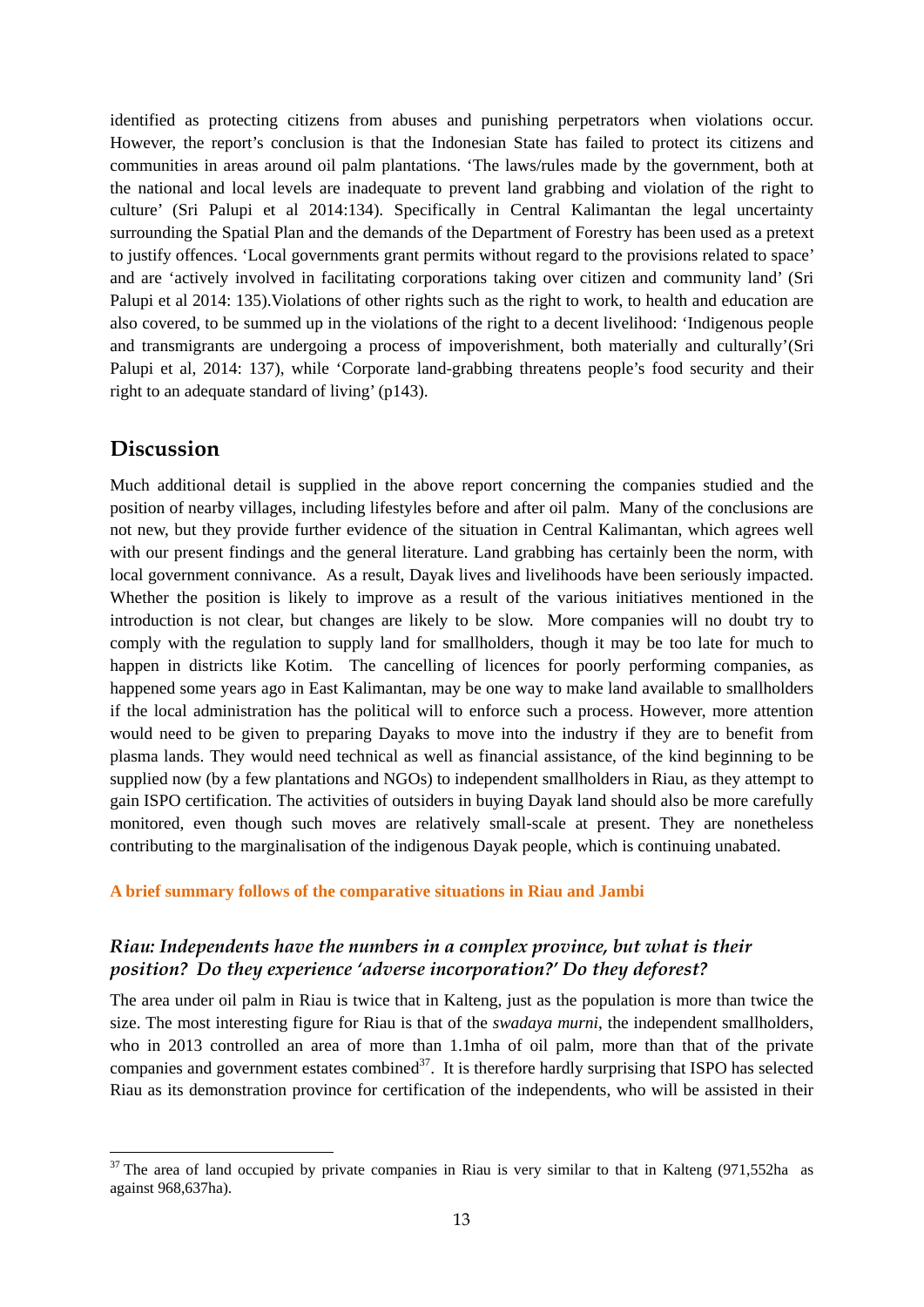efforts by the UNDP and plantations PT Asian Agri and Pt Astro Agro Lestari (GoRiau 2015a)<sup>38</sup>. Scheme smallholders (plasma) form a much smaller group, with only 9% of the total area, as against 47% owned by independents (Table  $2<sup>39</sup>$ . As many independents (Batak and Jawa Medan) have migrated from North Sumatra, nearby districts such as Rokan Hilir (Rohil) and Rokan Hulu (Rohul) have high numbers of independent smallholders. However, even higher numbers in Siak reflect a different reality and include the special settlements implemented in that wealthy district for poor Melayu farmers, described in their early years by John McCarthy (McCarthy et al  $2012)^{40}$ . A third group which now supplies large numbers of independent smallholders consists of former transmigrants and their adult children, the parents once recipients of plasma holdings, but now moving beyond estate control and buying or opening new land.

| <b>District</b>                                                      | <b>SH</b>                                                    | % | Ind                                                       | % | PI | % | Priv          | % | Gov               | %              | Total area                                                                           |  |
|----------------------------------------------------------------------|--------------------------------------------------------------|---|-----------------------------------------------------------|---|----|---|---------------|---|-------------------|----------------|--------------------------------------------------------------------------------------|--|
| Rohul                                                                | 208,606 49.2 186,314 44.0 22,292 5.2 180,668 42.6 34,271 8.1 |   |                                                           |   |    |   |               |   |                   |                | 423,545                                                                              |  |
| Rohil                                                                | 182,763 66.9 169,372 62.0 13,391 4.9 83,056 30.4 7,326 2.7   |   |                                                           |   |    |   |               |   |                   |                | 273,145                                                                              |  |
| Siak                                                                 | 210,989 73.3 186,903 64.9 24,086 8.4 67,321 23.4 9,473 3.3   |   |                                                           |   |    |   |               |   |                   |                | 287,783                                                                              |  |
| Bengkalis 160,201 80.6 160,201 80.6 0                                |                                                              |   |                                                           |   |    |   | 0 38,441 19.4 |   | $\overline{0}$    | $\mathbf 0$    | 198,642                                                                              |  |
| Kampar 190,486 49.2 111,226 28.7 79,260 20.5 177,033 45.7 19,744 5.1 |                                                              |   |                                                           |   |    |   |               |   |                   |                | 387,263                                                                              |  |
| Pelalawan 118,150 38.6 84,301 27.2 33,849 11.4 187,995 61.4 0        |                                                              |   |                                                           |   |    |   |               |   |                   | $\overline{0}$ | 306,145                                                                              |  |
| Inhu                                                                 |                                                              |   | 56,892 47.9 37,311 31.4 19,581 16.5 55,252 46.4 6,832 5.7 |   |    |   |               |   |                   |                | 118,976                                                                              |  |
| Inhil                                                                |                                                              |   | 109,028 47.8 109,028 47.8 0 0                             |   |    |   |               |   | 119,025 52.2 0    | $\mathbf{0}$   | 228,053                                                                              |  |
| Kuansing                                                             |                                                              |   | 63,568 52.3 42,551 35.0 21,017 17.3 55,981 46.1 1,900 1.6 |   |    |   |               |   |                   |                | 121,449                                                                              |  |
| Others* 40,310 85.6 40,310 85.6 0 0                                  |                                                              |   |                                                           |   |    |   | 6,780 14.4    |   | $0 \qquad \qquad$ | $\mathbf{0}$   | 47,090                                                                               |  |
|                                                                      |                                                              |   |                                                           |   |    |   |               |   |                   |                | Total/av 1,340,993 56.1 1,127,517 47.1 213,476 9.0 971,552 40.6 79,546 3.3 2,392,091 |  |

**Table 2: Summary of area (ha) and percentage under s'holder oil palm (SH), independent s'holders (Ind), plasma (Pl), private plantations (Priv), govt plantations (Gov), Riau Province by district: 2013**

**\***Dumai and Pekanbaru city Source: Dinas Perkebunan (Disbun) Provinsi Riau 2014

<u>.</u>

 $38$  The Head of Disbun Riau (Drs Zulher) suggested the local village co-operative (KUD) as a suitable model, already used to assist plantations to certify three groups for the RSPO, including the Amanah transmigrant association at Ukui village, on the edge of Tesso NIlo National Park (GoRiau 2015a).

<sup>&</sup>lt;sup>39</sup> Drs Zulher stated in February 2015 that almost 55% of all smallholders in Riau were now independents, a proportion even higher than the 2013 figures cited in Table 2 (GoRiau, 2015b)

 $40$  Siak 1 was laid out in 2004, Siak 2 in 2005 across 7 of the 14 sub-districts in 15 villages. The project received assistance from the Siak government, PTPN V (Government estate) and the Agricultural Institute in Bogor (IPB). Farmers were given 3 ha of oil palm with good seed and subsidised fertiliser. They still have to repay some of their credit but are doing quite well, despite some problems in handling the shallow peat soils, especially the risk of dry season fires. They are not permitted to sell their land but many are now seeking more land outside the settlement. Farmers say 3 hectares is not enough. They don't want to be rich, just to have enough for their children's schooling and other costs (field visit March 2015). Independent smallholders unable to obtain a settlement allotment remain poor, often have to use uncertified seed (called 'mariless', a pun on the location of the best seed,'Marihat').Their yields are low, especially if they cannot afford to use much fertiliser.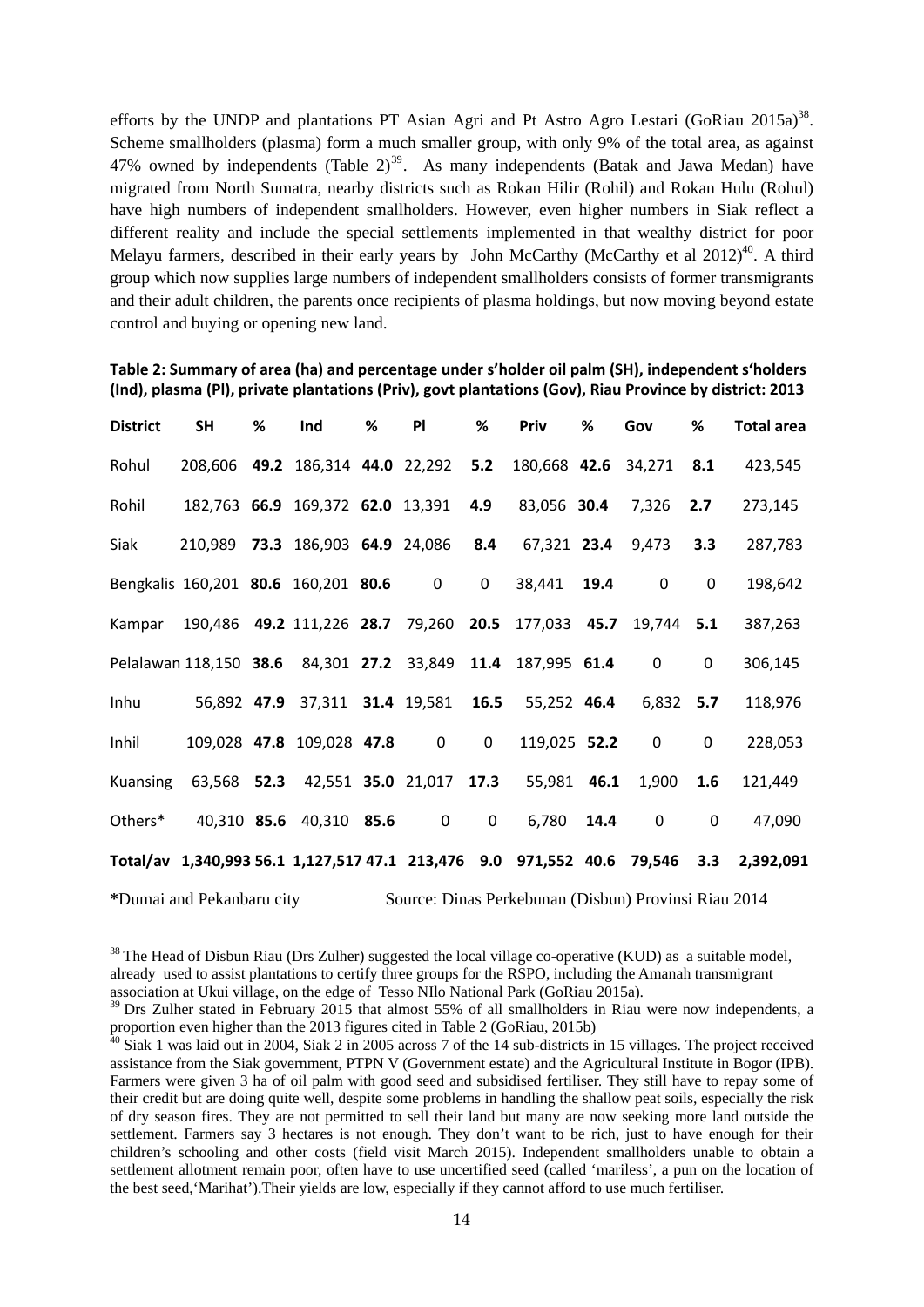In Jambi the proportions are somewhat different, with an even higher percentage of the oil palm area owned by smallholders (68.6%), but within the smallholder group, independents control rather less land than the estate-supported plasma farmers – 29.8% as against 38.8%. The proportion of land in private estates is lower than in Riau (28.3%) while only 3% is owned by the government estates (in Jambi known as PTPN VI) (Disbun Provinsi Jambi, 2014).

Riau has a population<sup>41</sup> of considerably mixed ethnicity: at the  $2010$  census the indigenous Melayu numbered just 33%, with Javanese/Sundanese 30.4%; Batak 12.5%; Minangkabau 12.2% and Banjarese  $4\%$ <sup>42</sup> (BPS 2011). The Batak and Java/Sunda group have substantially increased their percentage in the population since the 2000 census (BPS 2001) and their impact is felt among the growing numbers of independent smallholders.

In terms of the plantations, as expected the government properties form only a small part of the total, and they are absent from several districts. However, PTPN V, the name given to all government properties in Riau, has been helpful both to groups of transmigrants (especially in Rohul) and the Melayu settlement in Siak. Pelalawan, Rohul and Kampar are the most dominant areas for private plantations, forming a swathe E-W across the centre of the province. The area and production of oil palm has increased strongly over the past decade with the area almost tripling and production quadrupling. Although some of the increase came from crop changes on smallholder farms, Riau's forests have borne the brunt of this expansion, especially the peat swamp forests. In recent times the National Parks and wildlife reserves have also been attacked.

However, complicating the picture is the presence in Riau of two huge pulp and paper companies, APP (Asia Pulp and Paper) in Siak<sup>43</sup> and RAPP (Riau Andalan Pulp and Paper) in Pelalawan. Both have an insatiable appetite for wood fibre and also connections with palm oil<sup>44</sup>. Although both companies have established plantations of fast-growing *Acacia* spp, a cheaper option for several years was to simply source supplies of 'mixed tropical hardwood', without inquiring too much about their source, actively encouraging deforestation from the local community (Potter and Badcock 2001). The companies have now promised to only use *Acacia* in their mills, but were actively deforesting as they increased their plantation areas (and some active deforestation has continued  $45$ ). Figures calculated by the head of local NGO Jikalahari (Muslim Rashid) indicated a deforestation rate between 2009-2012 of 188,000ha per year of which almost 2/3 came from the peat swamps. Between 2012 and 2013 the deforestation rate increased to 252,173 ha. Over that year the two pulp firms and their associated companies (Arara Abadi for APP and April for RAPP) are estimated to have deforested 69,582 ha (Muslim, 2014) with other timber companies bringing that total to  $86.935$ ha<sup>46</sup>. The large oil palm

<u>.</u>

<sup>41</sup>Riau's 5.5 m people at the 2010 Census had risen to 6.1 m in 2013.

 $42$  As is the case in Kalteng, the Banjarese group in Riau has been there for generations. It had its beginnings in 1888 when a group moved from South Kalimantan to open forest near the mouth of the Indragiri River (now Indragiri Hilir, Inhil District), digging drains and planting rice and coconuts. Further settlements also occurred along the Jambi coast. The coconuts have now been partly replaced by oil palm (Potter 1993). 43 APP also has a pulp company in Jambi, Wira Karya Sakti (WKS)..

<sup>&</sup>lt;sup>44</sup> Asia Pulp and Paper is linked to Sawit Mas, part of GAR; RAPP is part of Raja Garuda Mas, or PT Asian Agri. The director of RAPP, Sukanto Tanoto, is considered Indonesia's richest man.

<sup>&</sup>lt;sup>45</sup> Another Riau NGO Group 'Eyes on the Forest' has published evidence of a timber company associated with April and RAPP which was clearing forest on the Kampar Peninsula near the mouth of the Kampar river and on an island offshore (Pulau Padang), then digging canals to transport timber to the RAPP factory (Eyes on the Forest 2014 a, b). This was a particularly blatant activity in forest classified as 'High Conservation Value Forest' (HCVF), as April had claimed it was committed to protection of such forests. Child labourers (illegal) were also found to be working for the company and there were conflicts with local communities. The activities of this company were also linked with corruption cases involving the jailed former Bupati of Pelalawan, Azmun Jaafar. 46 In Jambi, APP announced a moratorium on natural forest conversion in 2012, the plan being to phase out

sourcing of fibre from natural forests by 2015, though environmentalists are sceptical, as such targets have been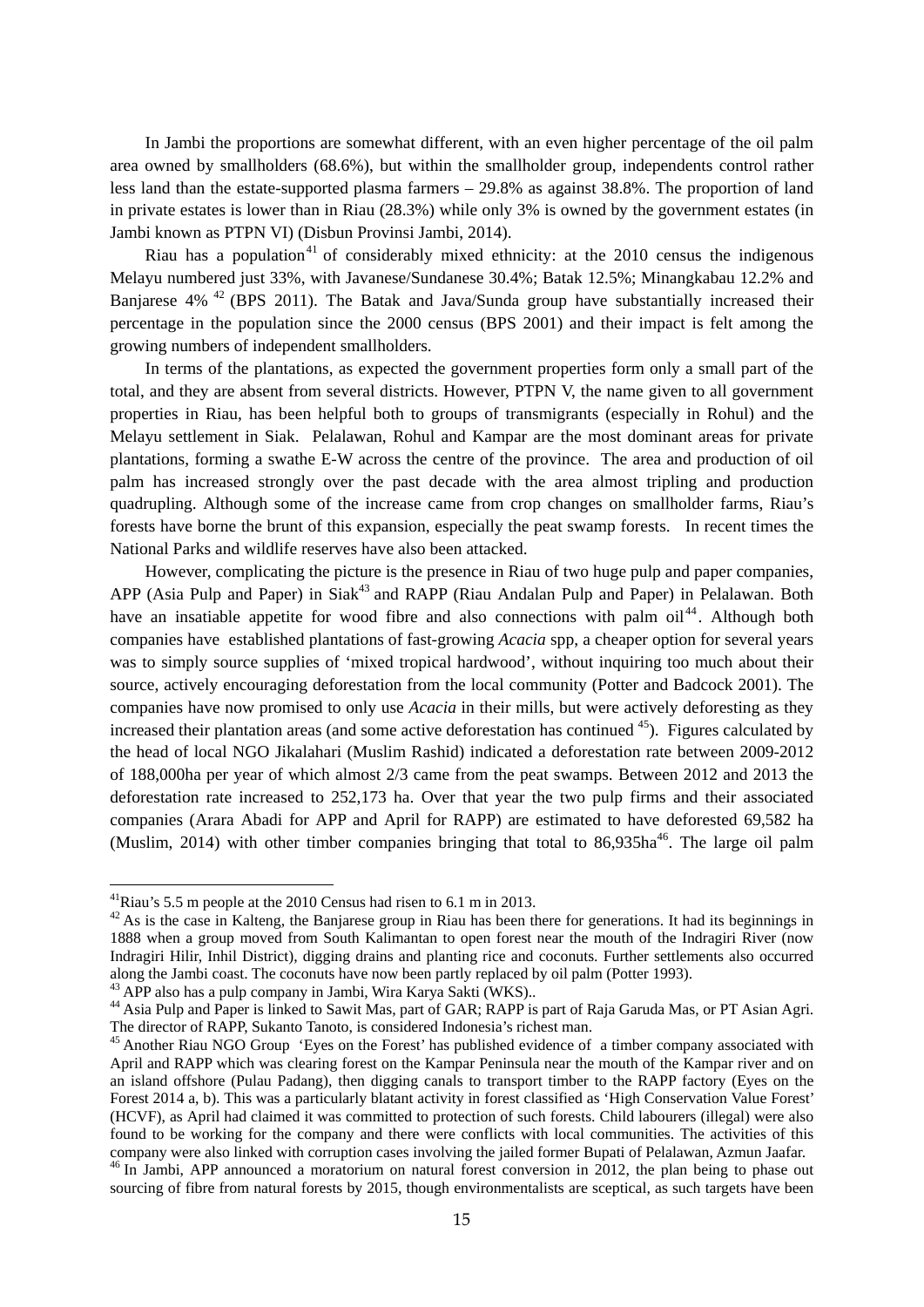companies (with a HGU permit) deforested 10,587ha; protected forests and national parks lost 43,362 ha, while the balance was 111,289 ha. This high residual of deforestation (44%), if correct, was presumably attributable to some estates clearing without a HGU, to small and medium oil palm growers and investors and to other farmers, some of whom could be changing their tree crop from rubber to oil palm. The 'investor' group, often with considerable resources behind them, must also be a suspect here.

Without exploring further, Jikalahari also used fire 'hotspots' to indicate active deforestation. Several of the companies associated with Arara Abadi and April also exhibited hotspots during 2013 (some of them associated with illegal loggers) and there were 13,917 inside and around the edges of the national parks and other protected areas, the largest number in Tesso Nilo National Park.

#### **Taman Nasional Tesso Nilo (TNTN) a 'paper park' (and its Jambi 'twin').**

The Tesso Nilo forest complex in the districts of Pelalawan and Indragiri Hulu was assessed in 2001 as containing extraordinary levels of plant-based diversity. 'The TN species richness is well above that of the richest sites so far recorded in tropical lowland forests between sea level and 550m elevation' (GIllison 2001). Large mammals such as elephant and tiger were present. Unfortunately much of the forest at that time was being logged under various concessions, with Inhutani (a government company) supposedly looking after a section and illegal loggers rampant. The pulp and paper companies were also active and plasma oil palm (KKPA) occupied 847ha at the village of Ukui. PT RAPP constructed two 'corridor roads' through the park to be used by its trucks, mainly transporting *Acacia* (in 2001 and 2004), but these simplified access to illegal loggers and others, as did the roads into oil palm or pulp estates. After campaigns by WWF to make Tesso Nilo an elephant sanctuary, the Ministry of Forestry eventually permitted a section (38,576ha) to be classified as a National Park in 2004 and in 2009 this area was finally doubled to 83,068ha.

Encroachment on the park to plant oil palm had already begun in 2002, with 3,587ha; by 2007 this had grown to 16,789ha and 36,861ha in 2012. The total for 2013 was a big jump to 53,530ha, more than 60% of the park area (presentation by the Office of the National Park, 13 March 2015). Investors could easily buy 100 or 200 ha of land through the elites of nearby villages who had traditional connections with the area or who had acquired legal ownership during the 1990s through village co-operatives  $(8460ha)^{47}$ . Various letters of ownership would be supplied in the villages to confer a kind of 'legality' on other purchases. Most of the investors came from North Sumatra, some also from Bandung, Singapore and Malaysia. They arranged for farmers, mainly Batak, with previous oil palm experience, to settle in the park. A bus station had even been built inside the park with a bus going directly to Medan! The workers generally had 2 ha and were assisted to establish their oil palm plots by their sponsors. In one section of the park named Toro there were 7,000 settlers. There were more than 40 independent small mills around the perimeter, not attached to any estate. Many were owned by Chinese from North Sumatra (Gurundam 12.co 2013, WWF 2013). According to WWF, the mills just received fresh fruit bunches from any suppliers, without asking questions about their legality. The Park management complained that they had only 18 forest police to patrol the park, which was becoming increasingly dangerous. While they could arrest the small settlers, they never caught the large investors. If they removed individual farmers, replacements would quickly appear. ISPO has proclaimed that no crude palm oil (CPO) coming from the mills around the park would be allowed to be exported, but who would really be able to check? (Interview with Director of TNTN 13 March 2015).

breached before (mongabay.com 2012)

<sup>&</sup>lt;sup>47</sup> The head of the co-operative 'Mekar Sakti', a leading 'operator' (*oknum*) is said to control an organisation with more than 500 legal ownership certificates.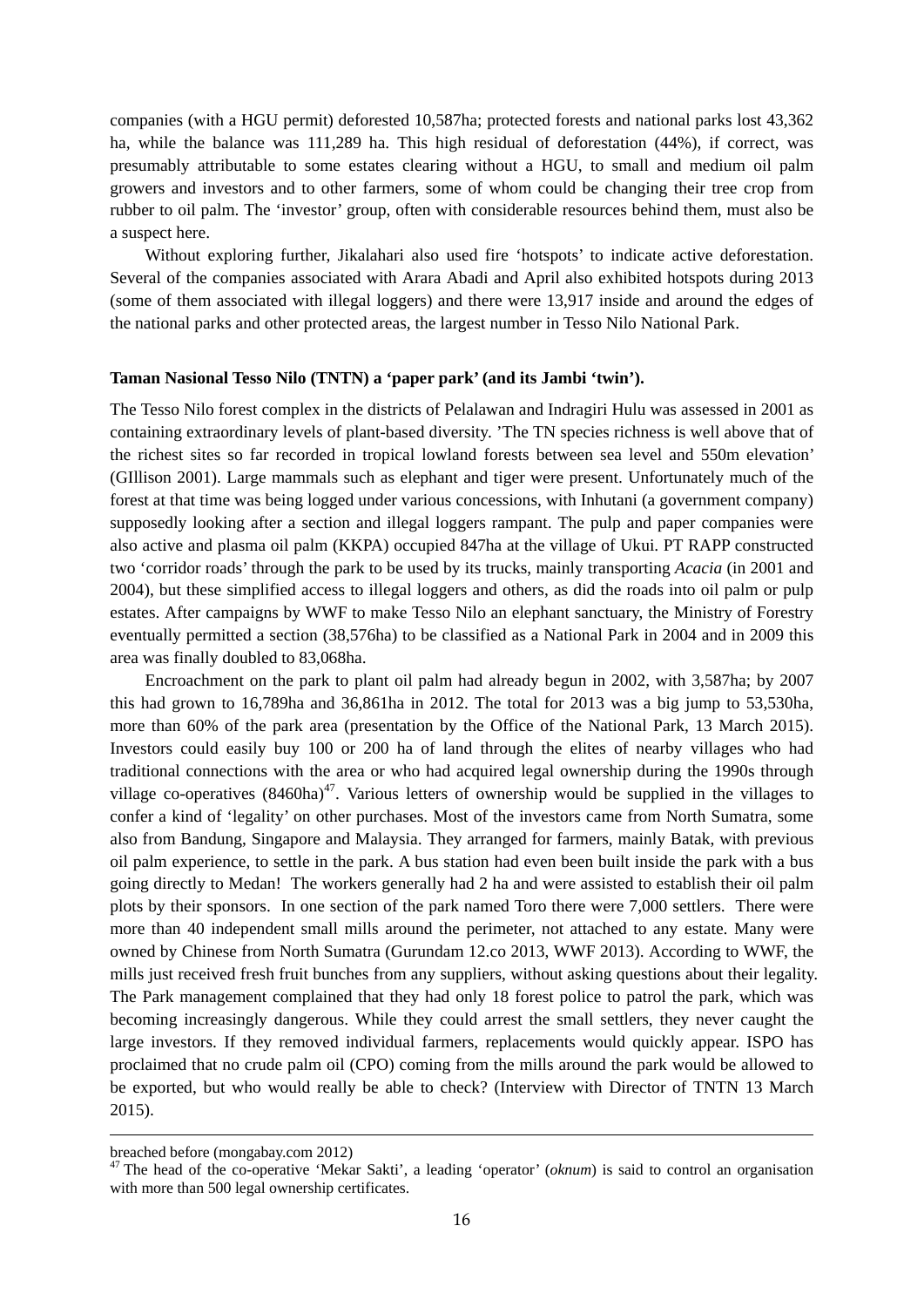The experience of Tesso Nilo has been repeated to some extent in other parks in Riau<sup>48</sup>, and especially in the Hutan Harapan forest (98,555ha) on the border between Jambi and South Sumatra. There has been some input again from North Sumatra, but the main issue here seems to be a lack of land for second generation transmigrants, so the ethnicity of those invading the forest to plant oil palm is mainly Javanese<sup>49</sup>. While that forest is also highly important for conservation, the largely migrant encroachers are supported by local elites and speculators (who once again sell the land, together with letters of dubious legality), some government agencies, and local NGOs. Although the encroachment is not as serious in terms of numbers and area as in Tesso Nilo (about 20% of the area), the situation has become politicised in terms of 'people versus trees', which has complicated ongoing efforts to resolve conflicts by means of an 'Ecosystem Restoration Concession', PT REKI. As well as attempting to prevent further destruction of the Harapan forest, PT REKI works with the indigenous Batin 9 group in harvesting jelutung, jernang (dragon's blood) and rattan, trying to encourage people to collect and sell other forest products, not plant oil palm (Silalahi 2014, Silalahi and Erwin 2015) (interview with Manager, PT REKI, 19 March 2015).

#### **Do most independent smallholders experience 'adverse incorporation'?**

The Head of Disbun in Indragiri Hulu made a distinction between the independent oil palm smallholders in his district: those who were entirely reliant on oil palm and those who also had other occupations. The latter would include the many government officers, members of the urban (and village) middle class and even the occasional investor from Jakarta. The small farmers with only 2 ha, both Batak and especially Melayu, suffered almost universally from poor seed (mariless) and lack of fertiliser, with low yields and incomes, which they would attempt to boost by working as BSL for the companies or their wealthier neighbours. The district had tried to help and was supplying some good seed, but the problem was too large. The only exception was the transmigrant group, predominantly from Java, who had experienced higher levels of assistance, especially from the government estates. Even some of the Javanese had begun with poor seed, but had replanted with better varieties. The problem for them was land for the second generation. We found the same pattern in our field visits, in both Riau and Jambi. In some villages farmers had lost land to estates, or did not receive the plasma land promised, but this seemed to be less of a problem than in Central Kalimantan<sup>50</sup>. In one village on the edge of Tesso Nilo an informant said he did not know where his seed came from and he had no money for fertiliser. He would just plant and pray!

#### **Do the smallholders deforest?**

1

A study carried out by Lee et al (2013) using data across Sumatra for the period 2000-2010 concluded that private oil palm enterprises were responsible for most of the deforestation (88.3%). Oil palm smallholders were next with (10.7%), followed by government estates (0.9%). The large private

<sup>&</sup>lt;sup>48</sup> These include Bukit Tigapuluh National Park (TNBT) and Bukit Betabuh (a wildlife corridor). In the buffer zone of TNBT a 'village' of 2000 Batak families, half with no legal status, is planting oil palm. Similar to the Dayaks in Kaltim, indigenous Kubu people of TNBT are selling land to outsiders (Interview with the Head of Disbun Indragiri Hulu, 16 March 2015). At Talang Lakat, a minority Christian village of Talang Mamak the larger indigenous group inhabiting TNBT, some Batak men are marrying local women, thus obtaining access to land (interview with former village head, Talang Lakat 16 March 2015).

<sup>&</sup>lt;sup>49</sup> Given its greater distance from North Sumatra, this park would not be expected to be the target of many Bataks. In Jambi the ethnic structure is simpler than that in Riau: Melayu people accounted for 48.6% at the 2010 census, while the Java/Sunda group was 31.4%. Bataks and Banjarese both made up 3.3-3.4% (BPS 2011).

<sup>&</sup>lt;sup>50</sup> More serious in some districts were disputes with pulp companies, with examples in both Riau and Jambi of acacia plantations being destroyed by angry villagers seeking to plant oil palm. A young village activist was recently murdered by security guards on a WKS (APP) pulp estate in Jambi (Butler 2015).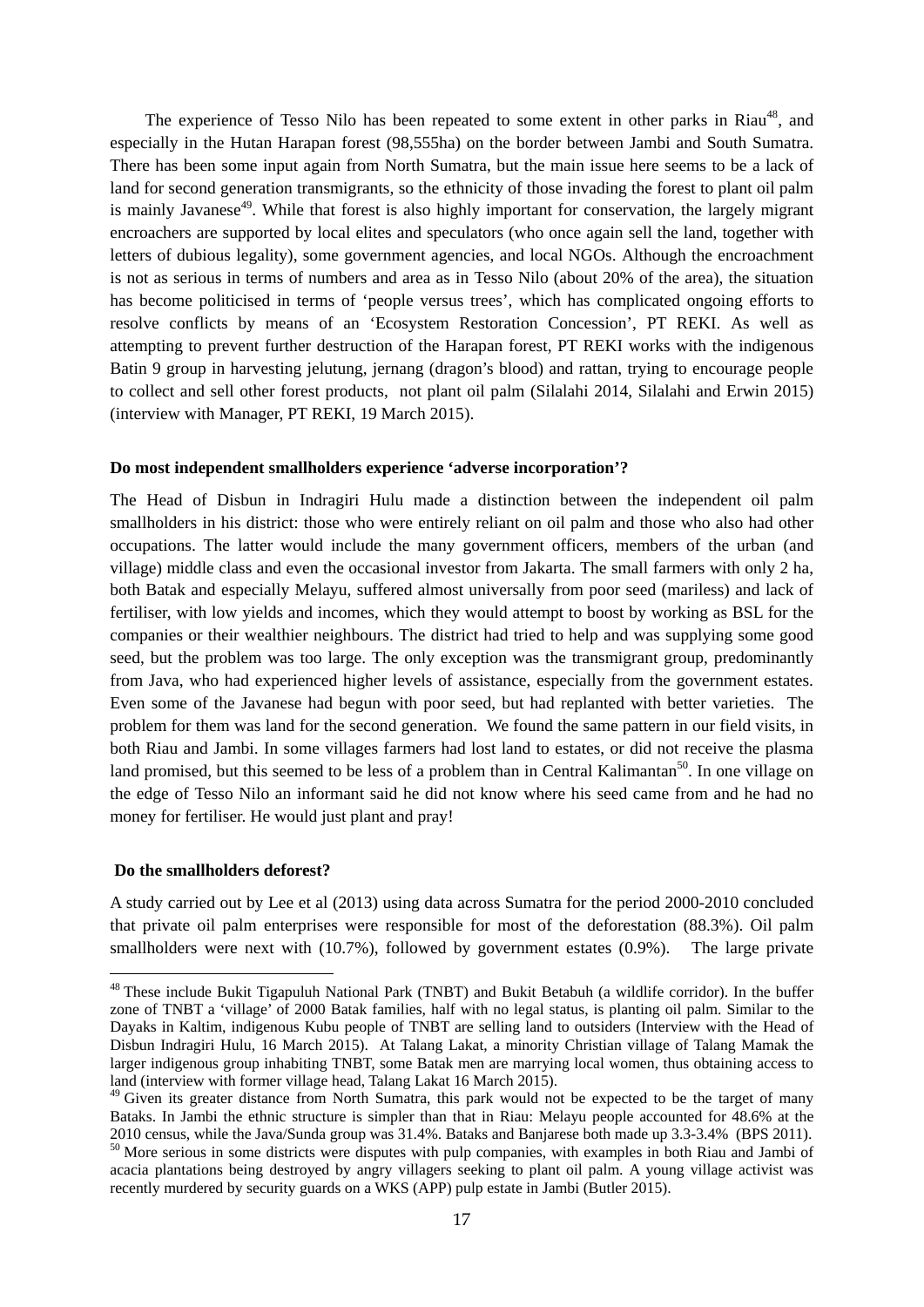plantations were especially active in felling the peat swamp forests, which it was suggested smallholders generally were unable to access without plantation assistance. However, Lee et al admitted that their study, based on remote sensing, was not able to include information about independent smallholders with areas less than about 25ha, which would omit a large proportion of the *swadaya murni*. Lee admitted that she had observed wealthy transmigrants clearing 'large parcels of agroforests' in South Sumatra (Lee et al 2013:7). It was suggested that smallholders cleared more of the 'mosaics', small areas of mixed forest and farm land outside the peat swamps.

One paper did identify two locations where smallholders were engaged in burning peat forest: in Sinaboi (Rokan Hilir) and Dayun (Siak)(Cacho et al 2014). The Sinaboi case involved ex-fishers who were turning to oil palm after a decline in the fishing industry. They were assisted by the local Bupati who subsidised canal construction into the peat forest. At Dayun, the transmigrant population were expanding their area under oil palm (originally planted in 1997), perhaps to accommodate the second generation or because replanting would soon be necessary (the reason is not made clear in the paper). In both of these studies, smallholders were asked how much money they would need to cease clearing and protect the forest. Their answers indicated that they much preferred to continue with oil palm: they were not interested in short-term cash, but long-term livelihoods.

However, these examples seem relatively minor. They do not cover the main area where burning was so common in June 2013 and recurred in June 2014 (Sizer et al 2014) (though Sinaboi was not far away). Those fires cut a swathe across Rokan Hilir, especially to the west and south of Bagan Si Api-Api and they extended to Rupat Island in Bengkalis. Tesso Nilo was a secondary focus. In 2013, because of the choking haze and pollution which spread across Singapore and Peninsular Malaysia, there was much argument as to who was responsible $5^1$ .

However, more precise remote sensing tools have enabled a detailed examination of the burned area after the June 2013 fires, which discovered the involvement of several small and 'medium' plantations in addition to the large concessions for oil palm or acacia (Gaveau and Salim, 2013). A further analysis (Gaveau et al 2014) noted that 'only 7% of the burned lands were classified as forest before the fires' however 58% had been forested five years previously. Of the total burned area, 52% (84,717ha) was in concessions, but 59% of the concession areas were occupied by communities, so it was difficult to attribute the fires to any one source. The rest of the burned area was still technically Forestry Department land, but it had been deforested and some was apparently awaiting planting.

As the area of mineral soil in Riau is now almost all taken up with oil palm (and pulpwood plantations), what remains is parts of the peat swamps and the parks and protected areas. Riau continues to provide land for Batak and Javanese migrants as its population continues to climb. As the parks are already under pressure, it seems certain that remaining areas of peat swamp forest will be targeted, not just by the large companies, but also smallholders. Even though this is a difficult environment for poor farmers to conquer, they are still likely to try. So although Lee et al (2013) were basically correct with their claim that the smallholders do not venture into the peat, it is beginning to happen. This is not the same as claiming that they are responsible for deforestation in the peat swamps, as that seems to have already occurred. It is the re-burning of the 'forest graveyards' (Gaveau et al 2014) which is now taking place, not only increasing Indonesia's CO2 emissions, but haze and smoke over its neighbours.

<sup>&</sup>lt;sup>51</sup> Greenpeace blamed Malaysian companies such as Tabung Haji Plantations, Sime Darby and Kuala Lumpur Kepong (all members of the RSPO) and castigated the RSPO for failing to prevent fires on peat (Greenpeace 2013*, TheSundaily* 2013a), while the Association of Plantation Investors of Malaysia in Indonesia (APIMI) stated that the companies were not to blame: it was their plasma smallholders who set the fires to clear land (*TheSun Daily* 2013b). The local districts were said to be investigating a few individuals, while the RSPO was looking into the activities of one company. More field studies are needed to find out what is actually happening in these fire-prone districts of Rohil and Bengkalis and to what extent smallholders are involved.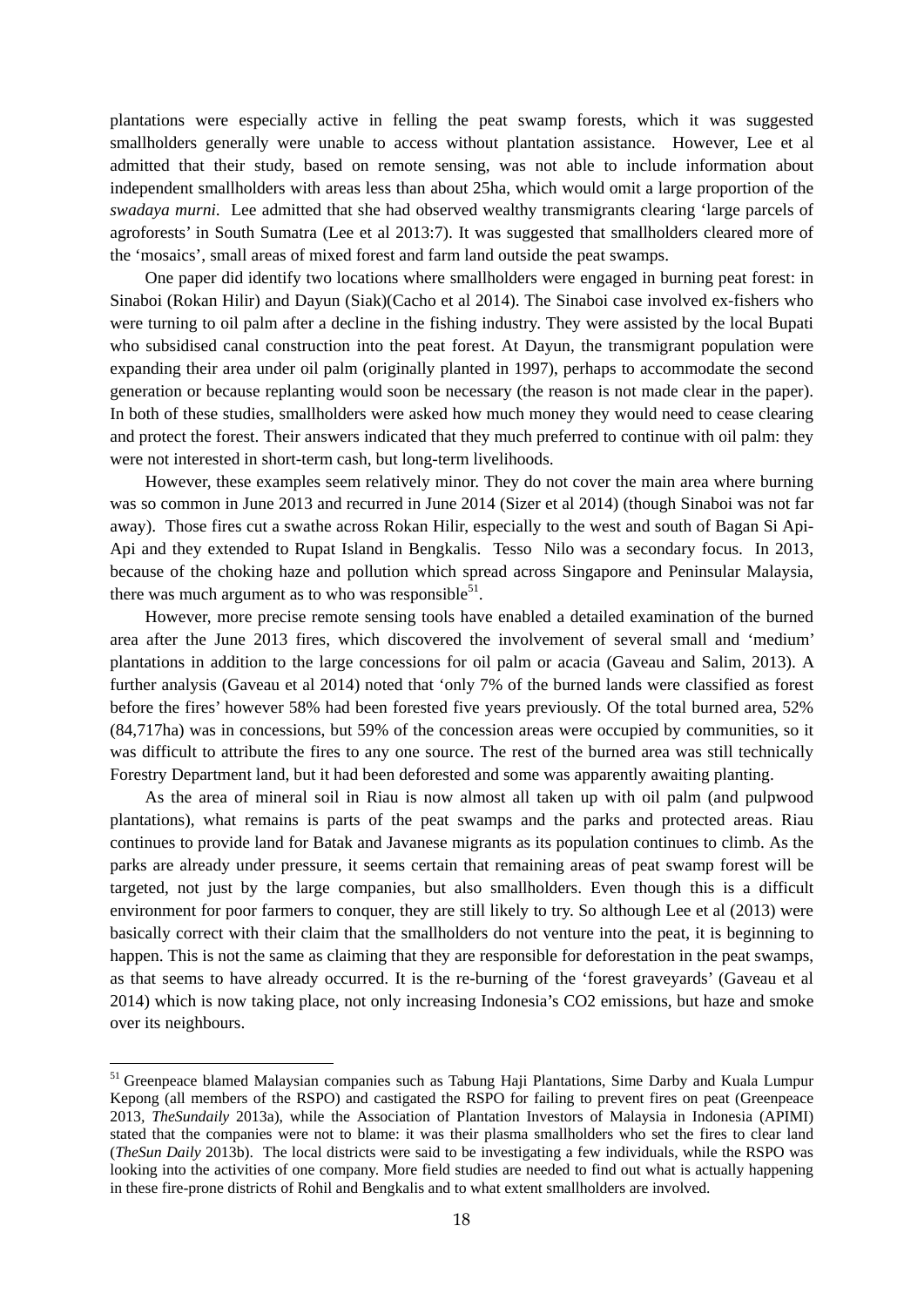### **Conclusion**

The three districts originally targeted by this paper proved impossible to tackle at an equal level of detail. So Central Kalimantan has taken up much time and space, followed at a distance by Riau and with only a very brief look at Jambi. Nevertheless, one may attempt to answer the original questions: Who is land grabbing? Who is deforesting? Where? And equally important: Who is winning? Who is losing? And why?

The land grabbing in Kalteng is being done mainly by the large private plantations, with the victims being not only Dayaks, but also some groups of Banjarese and transmigrants. It is accomplished partly by intimidation, by lack of information, or simply by speed of attack, the infamous '*garap selonong'*. Compensation, when it is paid, is shamelessly inadequate. Dayaks and others, forced to work as BHL are treated poorly and ignorant of their rights. Companies sharing land with smallholders through plasma or *kemitraan* arrangements are still not widespread, despite regulations, though more make promises. Deforesting is also mainly a company phenomenon, confined to districts such as Gunung Raya where some non-degraded forest remains.

It is also clear that Dayaks in general , many of the Banjarese and some of the transmigrants are losing as a result of these processes, while the companies are winning. The latter are reluctantly being forced to confront change in the shape of government and provincial regulations and the ISPO. However, it is likely to still take time for many changes to occur, as companies use their power and money to buy a continuation of the status quo. Independent growers mainly consist of those with other occupations, or the elite, and they remain a small group. But that will change, especially if the exodus of Bataks from Riau to Kalteng gathers momentum and more of the present group of transmigrants move to increase their holdings. Dayaks are beginning to plant oil palm, but one would hope under rather better conditions than many of their fellow countrymen in Riau. Their technical needs must be addressed as they take up the crop.

In Riau and Jambi, different forces are at work, with much land being used for oil palm by independent smallholders, a group partly characterised by small plots and few resources, but wanting to continue with the crop. The 'land grabbing' is taking place in the parks, especially Tesso Nilo (and Hutan Harapan in Jambi), by a variety of '*oknum*', operators with considerable capital. In Tesso Nilo they have been importing Bataks to work the stolen land. Some village heads and adat chiefs are also participating. Controlling this process will not be simple, as the oknum are not deterred by the law (gurindam 12.co 2013) and there seems to be a limitless source of willing labour in North Sumatra. An improvement of the situation in that province, especially the provision of more smallholder land there, would hopefully begin to reduce the flow. In this situation the 'victim' is the environment, where a unique resource is being squandered.

A further source of land grabbing and deforesting is the pulp companies, especially their supply firms, whose activities were not included in APP's 2012 'Sustainability Roadmap' for Jambi; they appear equally irresponsible in Riau. As both APP and RAPP have experienced a strong backlash from customers in the past, and APP has been expelled from forest certification schemes, that might again be the spur which could improve behaviour.

At a recent meeting (April 2015), the ISPO secretariat reported that they had classified 831 plantations and found 600 to be suitable for certification. Of those, 172 had already been audited and 109 were in process. While the final procedure was slow because the auditing was thorough, they were making companies aware that by October 2015, those not already listed for certification would have their classification reduced, meaning that they would not be allowed to export CPO (*Agrofarm* 2015). Although some firms would no doubt continue to seek local markets for their product, time is now beginning to run out for companies to comply with Indonesian law, including the provision of land for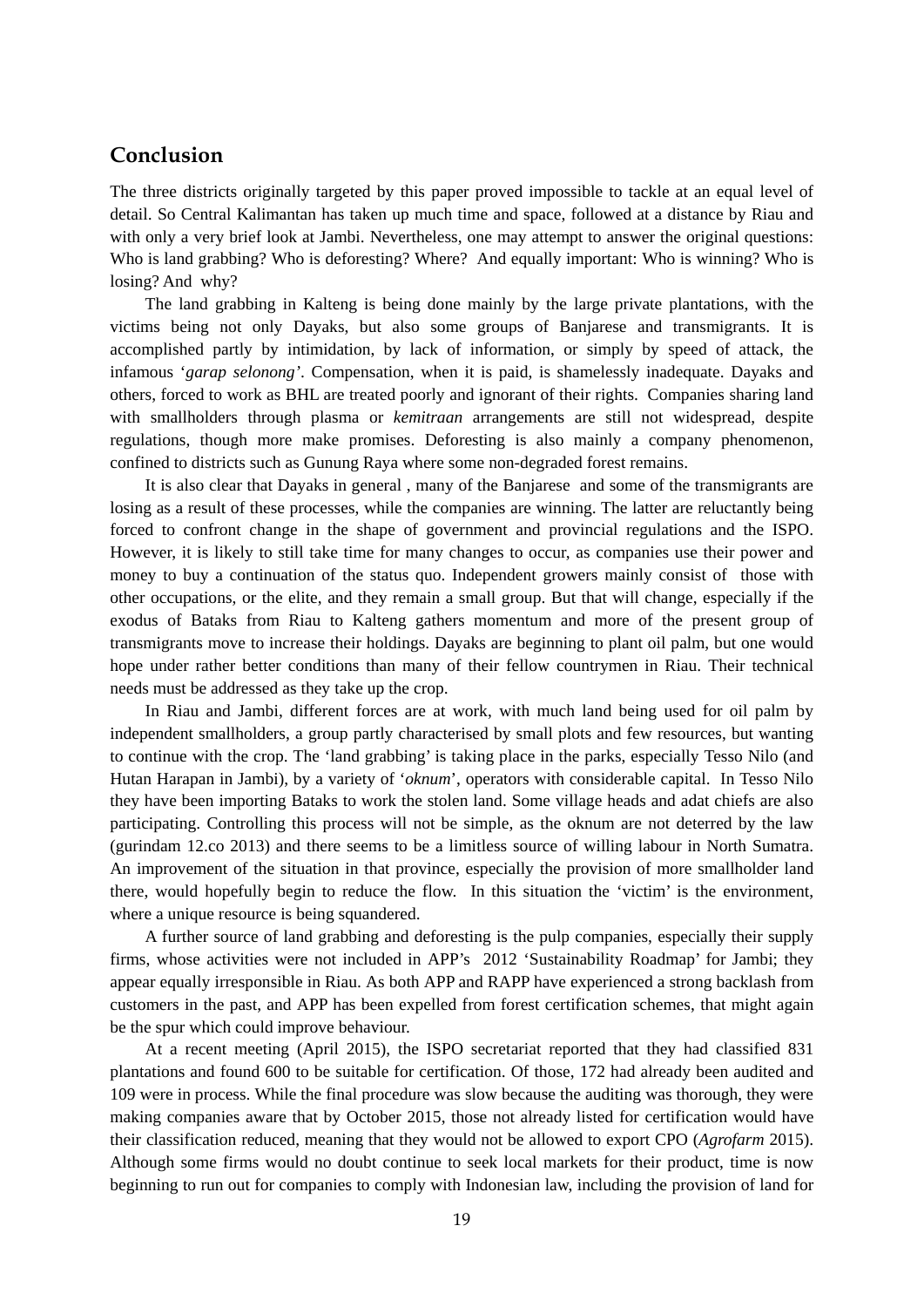smallholders.

With such large numbers of independent smallholders in Riau and Jambi, the rush will then turn to improving their position and yields so they can also be part of the ISPO. That process will take longer, but again, the plantations would be expected to take more responsibility (aidenvironment 2013), though government involvement is also considered essential (Lee et al, 2014b). It should not be so difficult to distribute improved seed and reduce fertiliser costs. Even distributing empty fruit bunches free to villagers from the mills would help overcome the fertiliser shortage: people presently have to purchase this useful organic material. At least if the villagers can keep their land, it can be made more productive. Two or three hectares is not an adequate-sized holding where yields are low, but could be sufficient if the trees are properly grown and cared for.

President Jokowi has declared 2015 to be a year of no burning in Indonesia. As Riau is such a major culprit, especially for burning of peat forests, the causes of the annual conflagrations should be explored more thoroughly and alternatives more energetically canvassed.

### **References**

- Acciaoli, G. 2008 "Mobilizing against the 'Cruel Oil' : Dilemmas of organizing resistance against palm oil plantations in Central Kalimantan" in *Reflections on the Heart of Borneo* ed G. Persoon and M. Osseweijer, Wageningen Tropenbos International pp91-120
- *Agrofarm* 2015 "Agar perusahaan sawit sadar, kementan keluarkan permentan ISPO terbaru" 9 April 2015
- Aidenvironment 2014 "Fair company-community partnerships in palm oil development" Oxfam Discussion Papers
- Augustine, I. 2014 "96 perusahaan kelapa sawit di Kalteng akan dipantau…" industri.bisnis.com 27/08/14
- BPS [Badan Pusat Statistik) 2011 "Kewarganegaraan , Suku Bangsa, Agama dan Bahasa Sehari-hari Penduduk Indonesia" BPS Jakarta
- Boer R., D.R. Nurrochmat, M. Ardiansyah, Hariyadi, H. Purwawangsa and G. Ginting 2012 *Reducing agricultural expansion into forests in Central Kalimantan-Indonesia: analysis of implementation and financing gaps.*Center for Climate Risk and Opportunity Management, Bogor Agricultural University
- Borras, J, R. Hall, I. Schoones, B. White and W. Wolford 2011"Towards a better understanding of global land grabbing: an editorial introduction" *The Journal of Peasant Studies* 38(2): 209-216
- Borras, J. and J. Franco 2012 'From threat to opportunity? Problems with the idea of a "Code of Conduct" for Land-Grabbing' *Yale Human Rights and Development Law Journal* 13 (2):507-523
- Colchester M., N. Jiwan, P. Anderson, A. Darussamin, A. Kiky 2011 *Securing High Conservation Values in Central Kalimantan: Report of the Field Investigation in Central Kalimantan of the RSPO Ad Hoc Working Group on High Conservation Values in Indonesia*
- Deiniger, K. and D. Byerlee, with J. Lindsay, A. Norton, H. Selod and M. Stickler 2010 *Rising Global Interest in Farmland: Can it yield sustainable and equitable benefits?* The World Bank Washington DC
- Dinas Perkebunan (Disbun) Pemerintah Provinsi Kalimantan Tengah 2011 "Daftar Alamat Perkebunan Besar yang sudah operasional di Provinsi Kalimantan Tengah per Januari 2011"
- Dinas Perkebunan (Disbun) Pemerintah Provinsi Kalimantan Tengah 2015 *Perkembangan Usaha Perkebunan Besar Clear and Clean (Telah memiliki Izin Pelepasan Kawasan Hutan dan/atau Hak Guna Usaha) Provinsi Kalimantan Tengah Posisi 31 Desember 2014*
- Dinas Perkebunan [Disbun] Provinsi Jambi 2014 *Pemerintah Provinsi Jambi Statistik Perkebunan*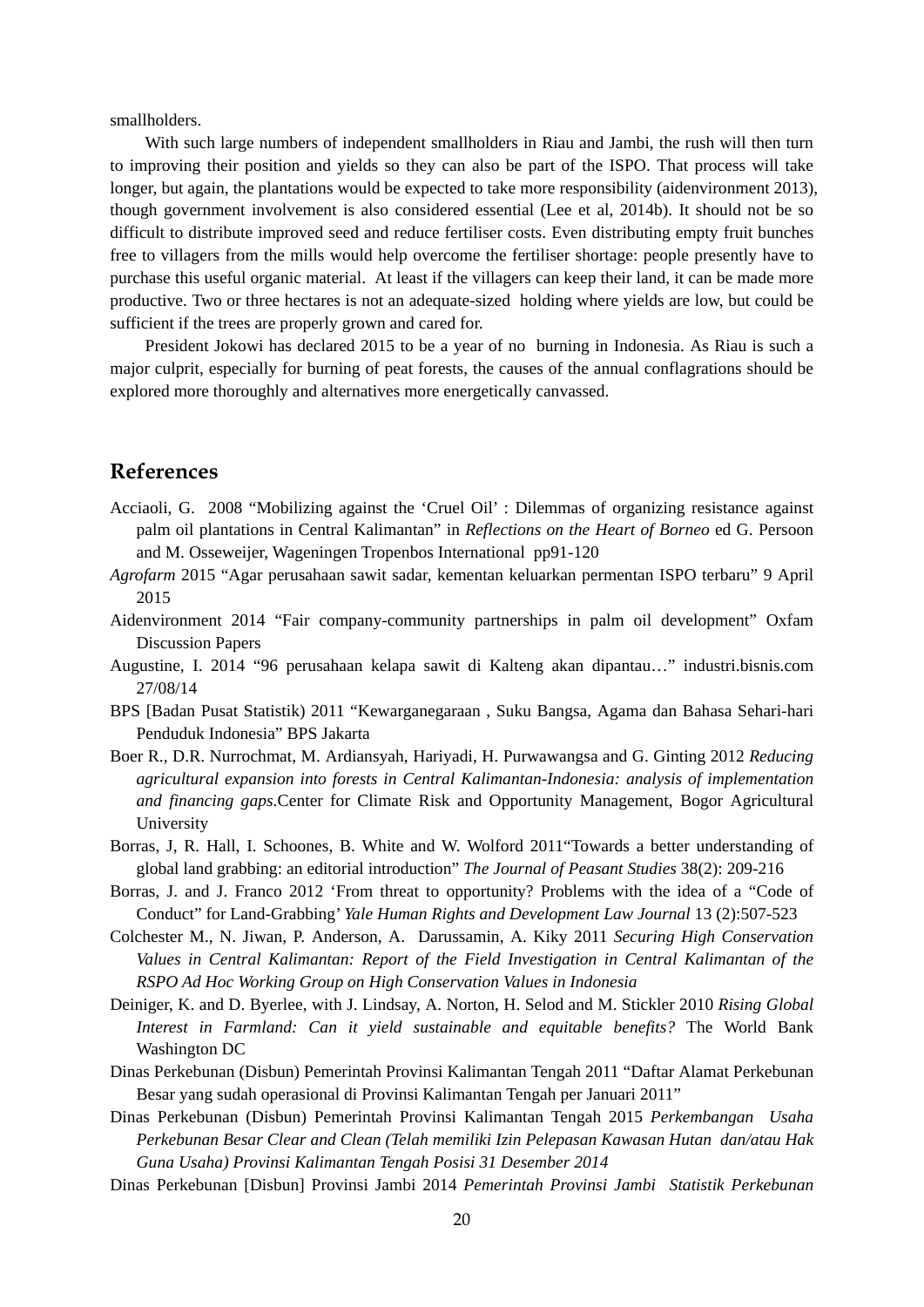*Tahun 2013*, Kota Jambi, August 2014

Dinas Perkebunan [Disbun] Pemerintah Provinsi Riau 2014 *Statistik Perkebunan Provinsi Riau 2013* 

- DirJen [Direktorat Jenderal] Perkebunan 2014 *Statistik Perkebunan Indonesia: 2013-2015 Kelapa Sawit*, Jakarta Desember 2014
- Edelman, M. 2013 "Messy hectares: questions about the epistemology of land grabbing data" *The Journal of Peasant Studies* 40(3): 485-501
- EIA 2014 *Permitting Crime: How Palm Oil Expansion drives IIlegal Logging in Indonesia* EIA UK December 2014
- Ekadinata A., M. van Noordwijk, S. Budidarsono and S. Dewi 2013 *Hot Spots in Riau, haze in Singapore: the June 2013 event analysed* ASB Policy Brief No 33. Nairobi: ASB Partnership for the Tropical Forest Margins
- Eyes on the Forest 2014a 'April clears high conservation value forest in Sumatra's Kampar Peninsula, as it breaks its own commitment' Investigation Report April 2014
- Eyes on the Forest 2014b 'Penghancuran berlanjut oleh APRIL/RGE: operasi PT RAPP melanggar hukum dan kebijakan lestarinya di Pulau Padang, Riau' Laporan Investigasi Eyes on the Forest: Laporan pengaduan kepada Komits Penasihat Parapemangku APRIL pada 20 November 2014
- Gaveau, D. and Salim M. 2013 "New data on June fires generate important insights" CIFOR News Blog 2 July 2013
- Gaveau, D. , M. Salim, K. Hergoualc'h, B. Locatelli, S. Sloan, M. Wooster, M. Marlier, E. Molidena, H.Yaen, R. DeFries, L. Verchot, D. Murdiyarso, R. Nasi, P. Holmgren, D. Sheil 2014 "Major atmospheric emissions from peat fires in Southeast Asia during non-drought years: evidence from the 2013 Sumatran fires". *Nature*.com, *Scientific reports* 4 Article 6112
- Gillison, A.2001 *Vegetation Survey and Habitat Assessment of the Tesso Nilo Forest Complex: Pekanbaru, Riau Province, Sumatra, Indonesia*, Report prepared for WWF-US
- Gnych, S. and Wells P. 2014 *Land Use in Central Kalimantan: Combining development and sustainability goals for land optimization.* Also with Franklin, N., Glenday, S., Limberg, G., Paoli, G., Resosudarmo, D.P., Schweithelm, J. and Suryadi, I. CIFOR and the Forests Dialogue: food, Fuel, Fiber and Forests.
- *GoRiau* 2015a "Sertifikasi ISPO untuk petani swadaya di Riau dimulai" GoRiau, Pekanbaru 26/01/2015
- *GoRiau* 2015b "UNDP, Dirjenbun dan Disbun Riau survei sertifikasi ISPO Petani Swadaya" GoRiau Pekanbaru 11/02/2015
- Greenpeace 2008 *"How Unilever Palm Oil Suppliers are Burning Up Borneo", Amsterdam:* Greenpeace International
- Greenpeace 2013 "Certifying Destruction: Why consumer companies need to go beyond the RSPO to stop forest destruction" Amsterdam: Greenpeace International September 2013
- Gurundam 12.Co 2013 "Hukum tak berdaya atas pemodal besar di TNTN" March 12 2013
- Istihanah 2014 "Petani swadaya sebagai wujud pembangunan berkelanjutan di Kalteng" http://swa.co.id/business-strategy/petani-swadaya-sebagai-wujud-pembangunan-berkelanjutan-dikalteng
- *Kalimantan Tengah Dalam Angka* 2014, Palangkaraya Kalimantan Tengah
- *Kalteng Pos* 2006 "Pencemaran Danau Rambania oleh PT Agro Indomas" 6 May 2006
- Karana, W. 2013 'Kalimantan Tengah Moratorium Transmigrasi' Tempo.co 12/2/ 13
- Larsen R.K., M. Osbeck, N. Jiwan, A. Rompas, J. Nito and A. Tarigan 2012 *Competing Water Claims in Biofuel Feedstock Operations in Central Kalimantan.* Stockholm Environment Institute, Working Paper 2012-6
- Lee J.S.H., S. Abood, J. Ghazoul, B. Barus, K. Obidzinski and L P. Koh 2013 "Environmental impacts of large-scale oil palm enterprises exceed that of smallholdings in Indonesia " *Conservation*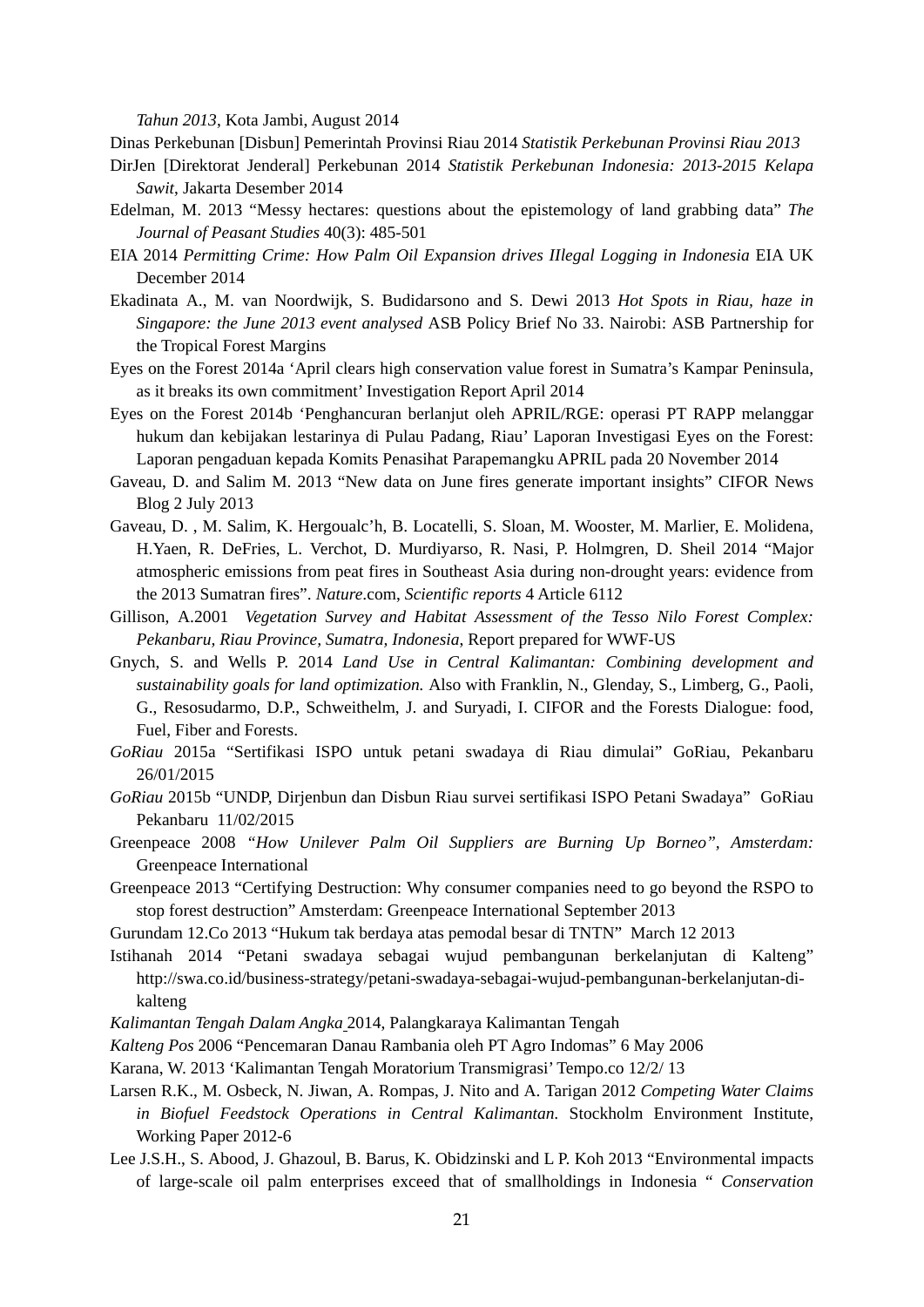*Letters* 0 (2013): 1-9

- Lee, J. S.H., J. Ghazoul, K. Obidzinski and L.P. Koh 2014 "Oil palm yields and incomes constrained by harvesting practices and type of smallholder management in Indonesia" *Agronomy for Sustainable Development* 34 (2):501-513
- Li, T.M. 2011 "Centring labor in the land grab debate" *Journal of Peasant Studies* 38 (2):281-298
- McCarthy, J. 2010 "Processes of inclusion and adverse incorporation: oil palm and agrarian change in Sumatra, Indonesia" *Journal of Peasant Studies* 37 (4): 821-850
- McCarthy, J. 2012 "Certifying in contested spaces: private regulation in Indonesian forestry and palm oil" *Third World Quarterly* 33 (10) :1871-1888
- McCarthy, J. 2013 'Tenure and Transformation in Central Kalimantan: After the "Million Hectare" Project' in *Land for the People :the State and Agrarian Conflict in Indonesia* eds A. Lucas and C.Warren. Ohio University Research in International Studies: Southeast Asia Series No 126; Athens: Ohio University Press pp 183-214
- Molenaar J., M. Persch-Orth, S. Lord, C. Taylor, J. Harms 2013 *Diagnostic study on Indonesian Oil Palm Smallholders: developing a better understanding of their performance and potential*. Commissioned by the IFC, September 2013 Aidenvironment, Global Sustainability Associates, Triodos Facet
- Nagata, J. and Arai, S. 2013 "Evolutionary change in the oil palm plantation sector in Riau province, Sumatra" in *The Palm Oil Controversy in Southeast Asia : A Transnational Perspective* ed O. Pye and J. Bhattacharya. Singapore: Institute of Southeast Asian Studies, pp76-96
- Oya C. 2013 "Methodological reflections on 'land grab' databases and the 'land grab' literature 'rush' *The Journal of Peasant Studies* 40 (3): 503-520
- Palupi ,Sri., P. Prasetyohadi , C. Pahun, A. Kusni, K. Sulang, J. Jenito, D. Warnadi 2014 *Industri Perkebunan Sawit dan Hak Asasi Manusia: Potret Pelaksanaan Tanggung Jawab Pemerintah dan Korporasi terhadap Hak Asasi Manusia di Kalimantan Tengah.* Jakarta : The Institute for Ecosoc Rights (also published in English as *Oil Palm Industry and Human Rights: A Case study on Oil Palm Corporations in Central Kalimantan)*
- Potter, L. 1993 "Banjarese in and beyond the Hulu Sungai. A study in cultural independence, economic opportunity and mobility" in Lindblad, J.T., ed *New Challenges in the Modern Economic History of Indonesia: Proceedings of the First Conference in Indonesia's Modern Economic History*, Bureau of Indonesian Studies, University of Leiden, 264-298 (also in Indonesian).
- Potter, L. and S. Badcock 2001 *The effects of Indonesia's Decentralisation on Forests and Estate Crops in Riau Province: Case studies of the Original Districts of Kampar and Indragiri Hulu* Case Studies 6 and 7, Center for International Forestry Research (CIFOR), Bogor, Indonesia
- Potter, L. 2011 "Agrarian Transitions in Kalimantan: Characteristics, limitations and accommodations" in *Borneo Transformed: Agricultural Expansion on the Southeast Asian Frontier* eds R. de Koninck, S. Bernard and J.F. Bissonnette 2011 Singapore, NUS Press, pp152-202
- Potter, L. 2012 "New transmigration 'Paradigm' in Indonesia: Examples from Kalimantan" *Asia Pacific Viewpoint,* 53 (3): 272-287 Special Issue *Oil Palm and Rural Livelihoods in the Asia-Pacific Region*
- Rasyid, M. 2014 'Penebangan Hutan Alam di Riau, buruk rupa tata kelola kehutanan Indonesia ' Muslim Rashid, Kordinator Jikalahari 02 January 2014.
- Rompas, A. "Penglolalan Gambut dan Konflik Agraria di Kalimantan Tengah" Powerpoint presentation Palangkaraya 6 Maret 2015, WALHI Kalimantan Tengah

'Save Our Borneo' (undated) "Daftar perusahaan Grup WILMAR Internaional di Kalimantan Tengah"

- Saturi, S. 2014 "Tuntut lahan, ratusan warga desa blokir jalan ke kebun sawit" mongabay.co.id February 9 2014
- Silalahi, M. 2014 'Pemetaan Konflik dam upaya penyesaian di Hutan Harapan Jambi-Sumatera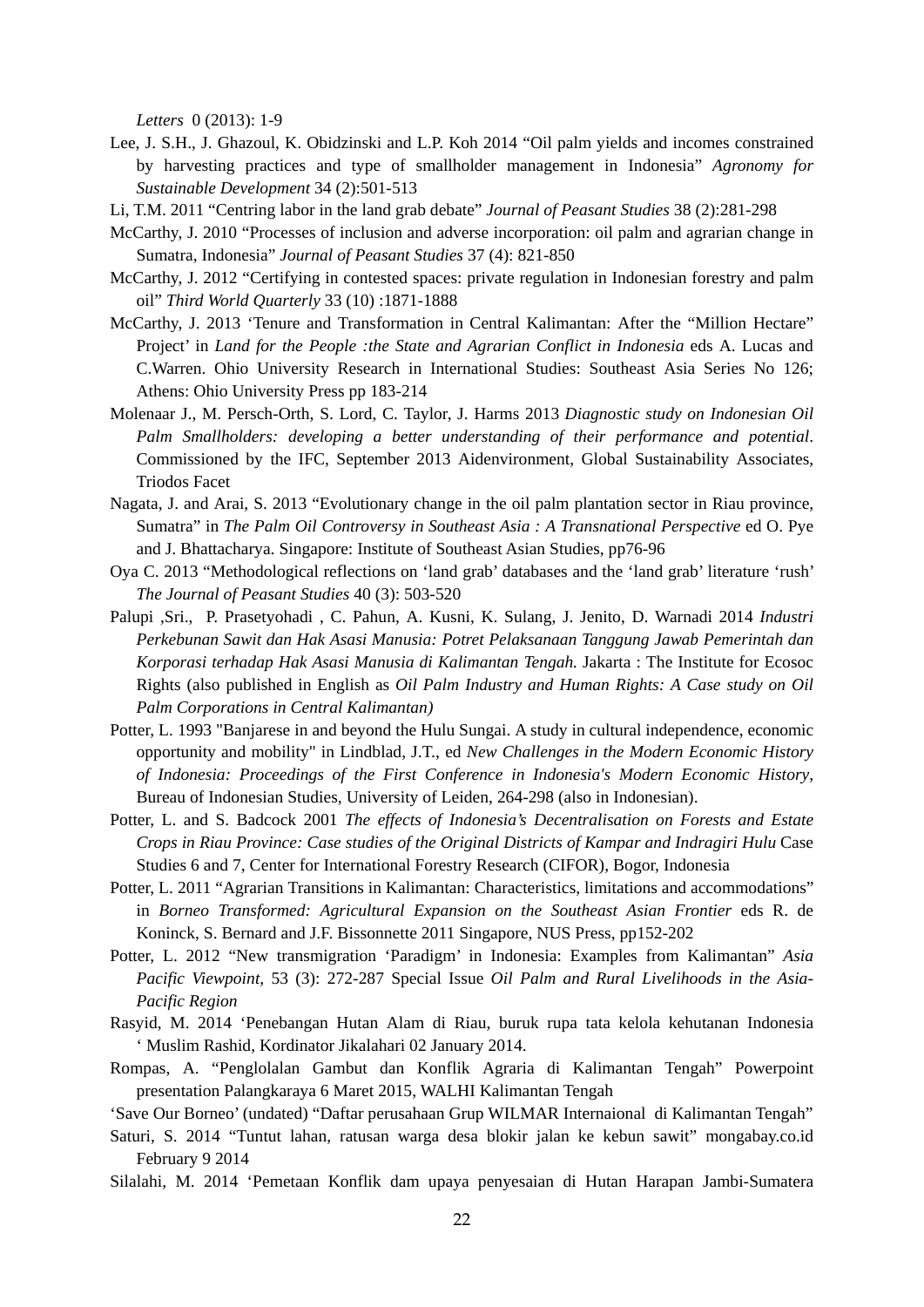Selatan' report to Burung Indonesia (Birdlife Indonesia)

- Silalahi, M. and Erwin, D. 2015 'Collaborative Conflict Management on Ecosystem Restoration Concession : lessons Learnt from Harapan Rainforest Jambi-South Sumatra- Indonesia' *Forest Research* 4(1)134.doi:10.4172/21689776.1000134 (9pp)
- Sime Darby *Sustainability Report 2014*
- Sinaga H. 2013 'Employment and income of workers on Indonesian oil palm plantations: food crisis at the micro level' *Future of Food: Journal of Food, Agriculture and Society* 1 (2): 64-75
- Soeminta, D. 2011 *TUV Rheinland: Roundtable on Sustainable Palm Oil Public Summary Report. Report No 117292 Certification Assessment against the RSPO Principles and Criteria Indonesia National Initiative 2008. Wilmar International Limited PT Kerry Sawit Indonesia .* Report prepared by Dian S. Soeminta
- Supriyatno, B. 2010 "12 perusahaan sawit diduga Langgar HAM. Komnas HAM didesak membentuk tim pencari fakta pelanggaran HAM yang dilakukan perusahaan kelapa sawit"
- Tarigan, A. 2015 "Perencanaan pemerintah dalam pengelolaan hutan dan lahan gambut serta perlindungan wilaya kelola masyarakat di Kalimantan Tengah" Powerpoint presentation Palangkaraya, 6 Maret 2015, WALHI Jakarta
- *TheSundaily* June 2013a "Palm oil companies behind Singapore smog: Greenpeace" AFP 22 June 2013
- *TheSundaily* June 2013b "Malaysian companies not at fault for open burning: Apimi" Bernama 24 June 2013
- Wilmar International 2013 "No deforestation, No Peat, No Exploitation Policy"
- WWF 2013 'Palming off a National Park: Tracking illegal oil palm fruit in Riau, Sumatra'. WWF Indonesia.